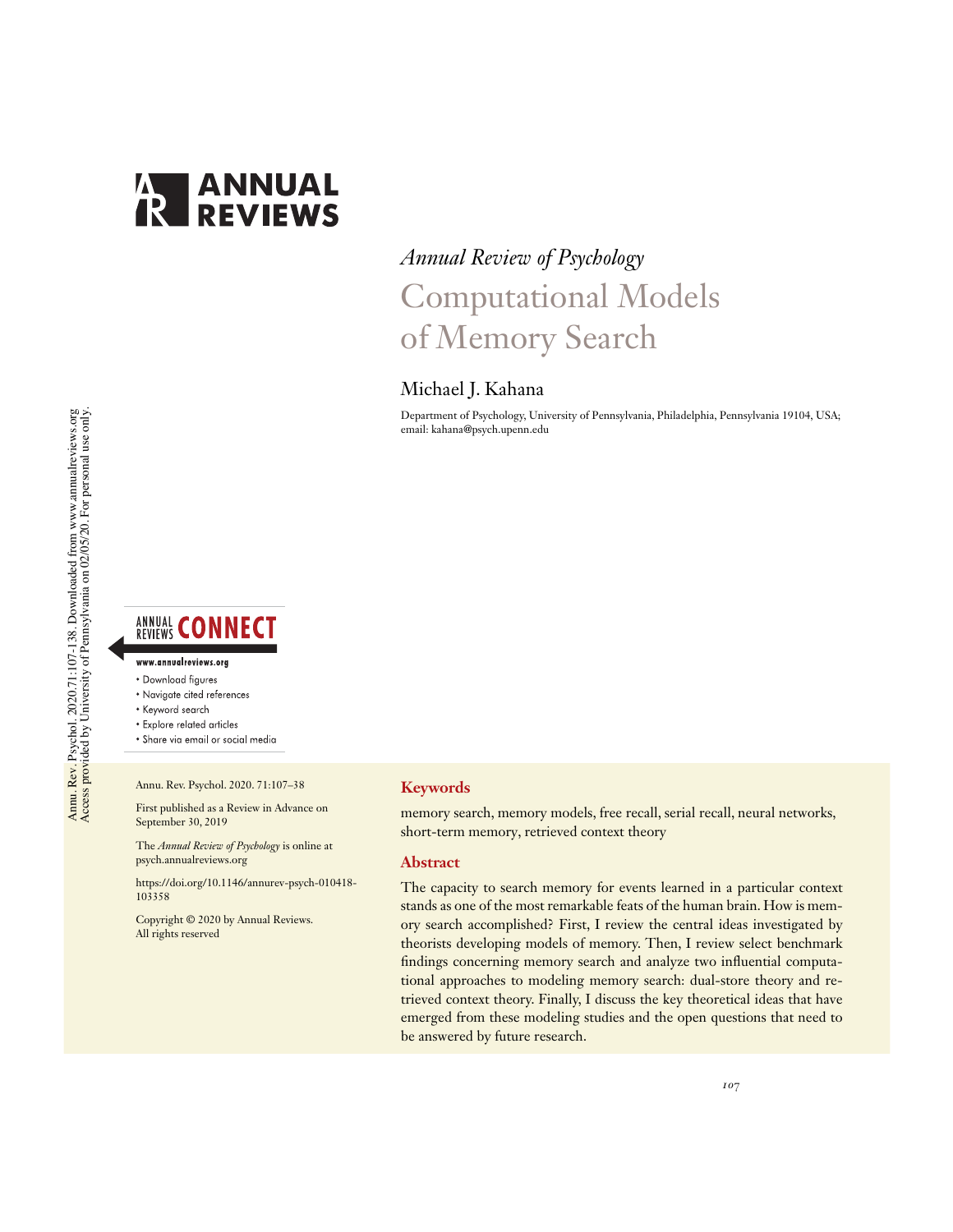|  | <b>Contents</b> |
|--|-----------------|
|  |                 |

|  | 108 |
|--|-----|
|  | 108 |
|  | 108 |
|  | 110 |
|  | 111 |
|  | 111 |
|  | 112 |
|  | 113 |
|  | 114 |
|  | 115 |
|  | 115 |
|  | 116 |
|  | 118 |
|  | 118 |
|  | 120 |
|  | 122 |
|  | 122 |
|  | 123 |
|  | 123 |
|  | 126 |
|  | 133 |

# **1. INTRODUCTION**

In their *Annual Review of Psychology* article, Tulving & Madigan (1970, p. 437) bemoaned the slow rate of progress in the study of human memory and learning, whimsically noting that "[o]nce man achieves the control over the erasure and transmission of memory by means of biological or chemical methods, psychologists armed with memory drums, *F* tables, and even on-line computers will have become superfluous in the same sense as philosophers became superfluous with the advancement of modern science; they will be permitted to talk, about memory, if they wish, but nobody will take them seriously." I chuckled as I first read this passage in 1990, thinking that the idea of external modulation of memories was akin to the notion of time travel—not likely to be realized in any of our lifetimes, or perhaps ever. The present reader will recognize that neural modulation has become a major therapeutic approach in the treatment of neurological disease, and that the outrageous prospects raised by Tulving and Madigan now appear to be within arm's reach. Yet, even as we control neural firing and behavior using optogenetic methods (in mice) or electrical stimulation (in humans and other animals), our core theoretical understanding of human memory is still firmly grounded in the list recall method pioneered by Ebbinghaus and Müller in the late nineteenth century.

### **2. MODELS FOR MEMORY**

### **2.1. What Is a Memory Model?**

Ever since the earliest recorded observations concerning memory, scholars have sought to interpret the phenomena of memory in relation to some type of model. Plato conceived of memory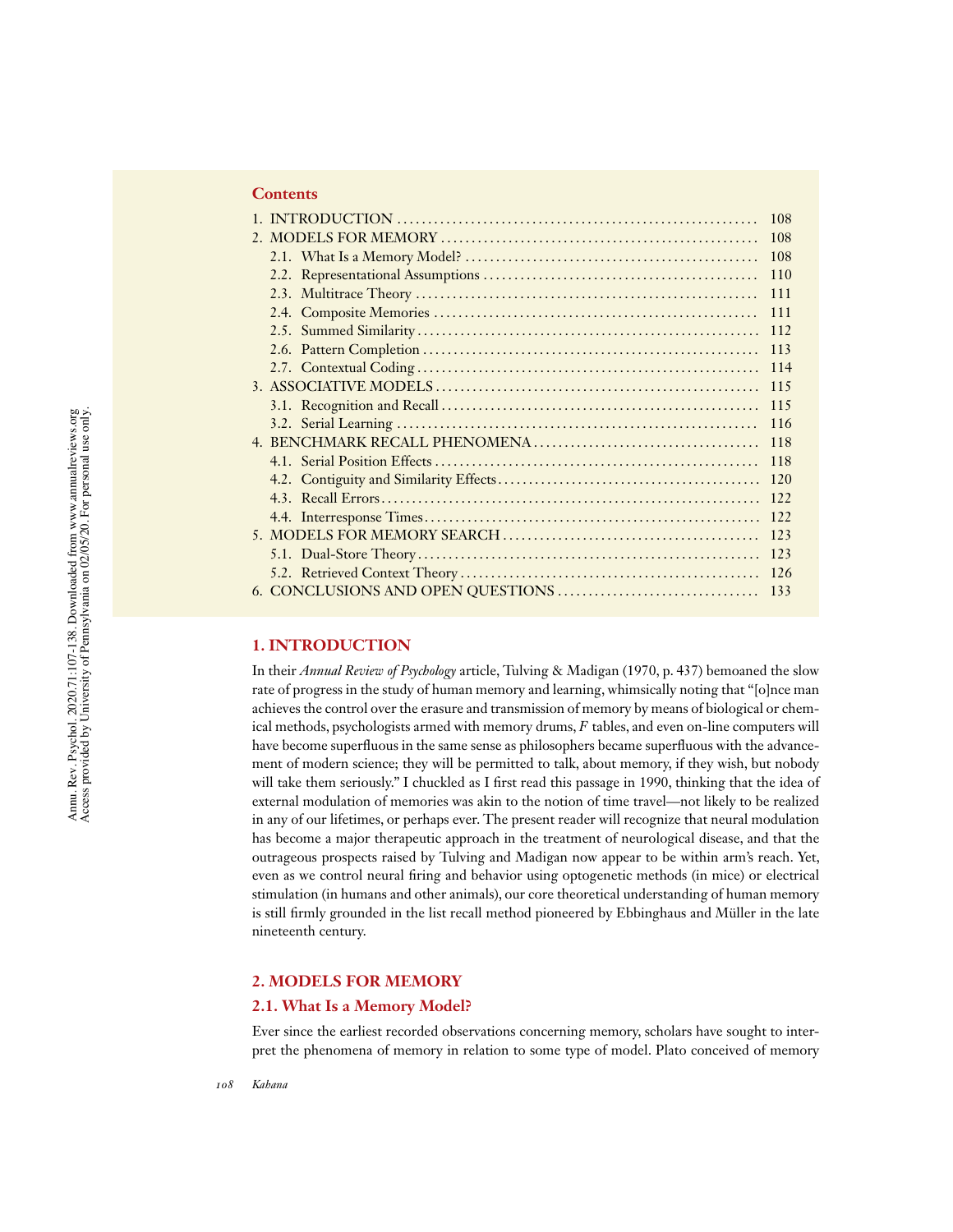as a tablet of wax in which an experience could form stronger or weaker impressions. Contemporaneously, the Rabbis conceived of memories as being written on a papyrus sheet that could be either fresh or coarse (Avot 4:20). During the early eighteenth century, Robert Hooke created the first geometric representational model of memory, foreshadowing the earliest cognitive models (Hintzman 2003).

Associationism formed the dominant theoretical framework when Ebbinghaus carried out his early empirical studies of serial learning. The great continental philosopher Johannes Herbart (1834) saw associations as being formed not only among contiguous items, as suggested by Aristotle, but also among more distant items, with the strength of association falling off with increasing remoteness. James (1890) noted that the most important revelation to emerge from Ebbinghaus's self-experimentation was that subjects indeed form such remote associations, which they subsequently utilize during recall (compare with Slamecka 1964).

In the decades following Ebbinghaus's experiments, memory scholars amassed a huge corpus of data on the manner in which subjects learn and subsequently recall lists of items at varying delays and under varying interference manipulations. In this early research, much of the data and theorizing concerned the serial recall task in which subjects learned a series of items and subsequently recalled or relearned the series. At the dawn of the twentieth century, associative chaining and positional coding represented the two classic models used to account for data on serial learning (Ladd & Woodworth 1911).

Associative chaining theory posits that the learner associates each list item and its neighbors, storing stronger forward- than backward-going associations. Furthermore, the strength of these associations falls off monotonically with the distance between item presentations (**Figure 1***a*). Recall begins by cuing memory with the first list item, which in turn retrieves the second item, and

**Associative chaining:** forming a chain of associations among contiguously presented items

# **Positional coding:**

forming associations between items and their relative position in a temporal or spatial sequence

**a b**



### **Figure 1**

Associative chaining and positional coding models of serial learning. Illustration of the associative structures formed according to (*a*) chaining and (*b*) positional coding theories. Darker and thicker arrows indicate stronger associations. Matrices with filled boxes illustrate the associative strengths among the items, or between items and positions (the letters in the right panels refer to the words in the left panels). Figure adapted with permission from Kahana (2012).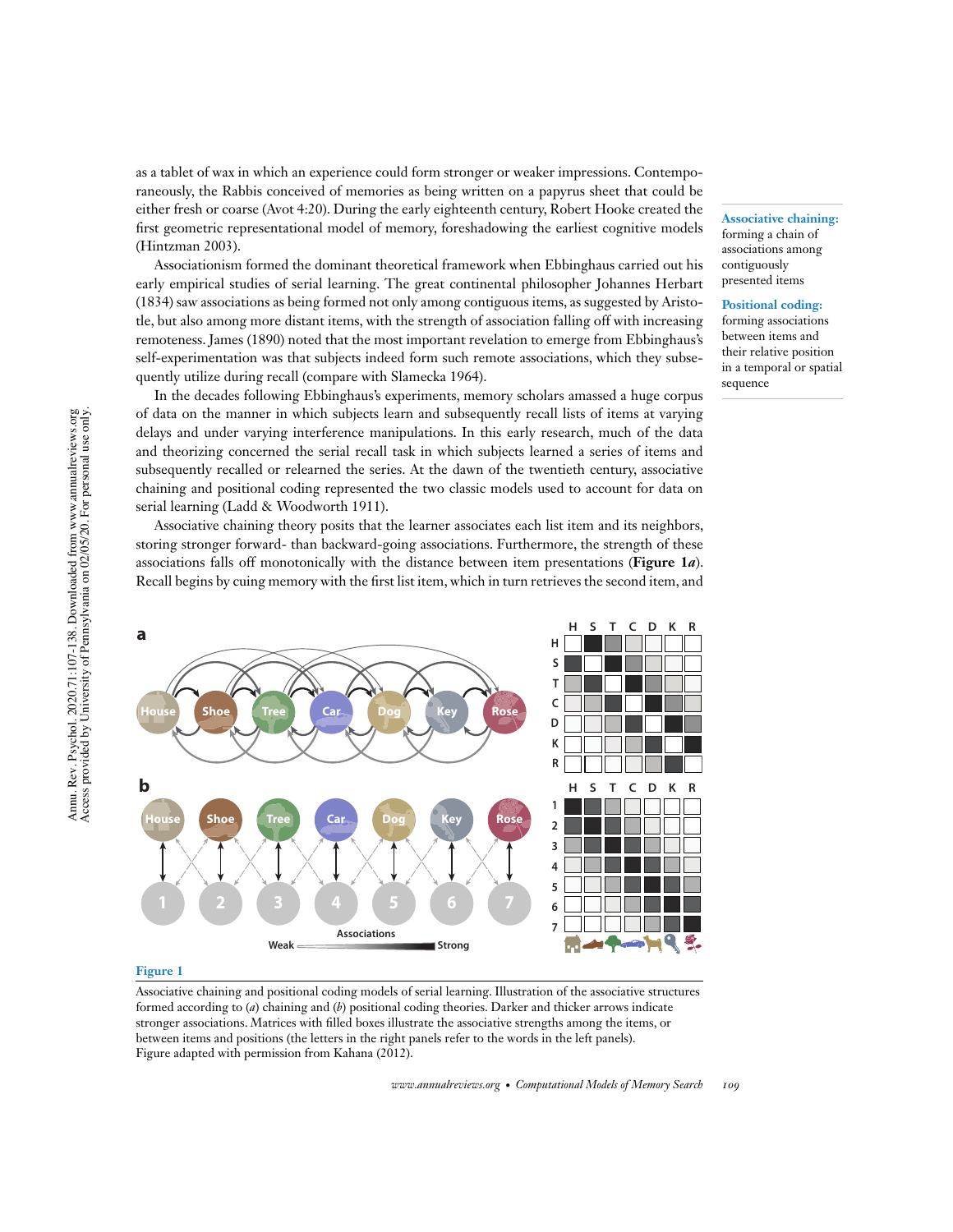**Memory vector:** an ordered set of numbers representing the features of a memory

**Unitization:** parsing of the continuous stream of experience into individual memory vectors

so on. Positional coding theory posits that the learner associates each list item with a representation of the item's position in the list. The first item is linked most strongly to the Position 1 marker, the second to the Position 2 marker, and so on (**Figure 1***b*). During recall, items do not directly cue one another. Rather, positions cue items, and items retrieve positions. By sequentially cuing memory with each of the position markers, one can recall the items in either forward or backward order.

Although the above descriptions hint at the theoretical ideas developed by early scholars, they do not offer a sufficiently specific description to derive testable predictions from the models. Indeed, the primary value of a model is in making explicit predictions regarding data that we have not yet observed. These predictions show us where the model agrees with the data and where it falls short. To the extent that a model includes parameters representing unobserved aspects of memory (and most do), the model-fitting exercise produces parameter estimates that can aid in the interpretation of the data being fitted. By making the assumptions explicit, the modeler can avoid the pitfalls of trying to reason from vaguely cast verbal theories. By contrast, modeling has its own pitfalls, which can also lead to misinterpretations (Lewandowsky & Farrell 2011).

Like most complex concepts, memory eludes any simple definition. Try to think of a definition, and you will quickly find counterexamples, proving that your definition was either too narrow or too broad. But in writing down a model of memory, we usually begin with a set of facts obtained from a set of experiments and try to come up with the minimal set of assumptions needed to account for those facts. Usually, although not always, this leads to the identification of three components common to most memory models: representational formalism, storage equation(s), and retrieval equation(s).

### **2.2. Representational Assumptions**

When we remember, we access stored information from experiences that are no longer in our conscious present. To model remembering, we must therefore define the representation that is being remembered. Plato conceived of these representations as images of the past being called back into the present, suggesting a rich but static multidimensional representation based in perceptual experience. Mathematically, we can represent a static image as a two-dimensional matrix, which can be stacked to form a vector. Memories can also unfold over time, as in remembering speech, music, or actions. Although one can model such memories as a vector function of time, theorists usually eschew this added complexity, adopting a unitization assumption that underlies nearly all modern memory models.

According to the unitization assumption, the continuous stream of sensory input is interpreted and analyzed in terms of meaningful units of information. These units, represented as vectors, form the atoms of memory and both the inputs and outputs of memory models. Scientists interested in memory study the encoding, storage, and retrieval of these units of memory.

Let  $f_i \in \mathbb{R}^N$  represent the memorial representation of item *i*. The elements of  $f_i$ , denoted  $f_i(1), f_i(2), \ldots, f_i(n)$ , may represent information in either a localist or a distributed manner. According to localist models, each item vector has a single, unique, nonzero element, with each element thus corresponding to a unique item in memory. We can define the localist representation of item *i* as a vector whose features are given by  $f_i(j) = 0$  for all  $i \neq j$  and  $f_i(j) = 1$  for  $i = j$  (i.e., unit vectors). According to distributed models, the features representing an item distribute across many or all of the elements. Consider the case where  $f_i(j) = 1$  with probability *p* and  $f_i(j) = 0$ with probability  $1 - p$ . The expected correlation between any two such random vectors will be zero, but the actual correlation will vary around zero. The same is true for the case of random vectors composed of Gaussian features, as is commonly assumed in distributed memory models (e.g., Kahana et al. 2005).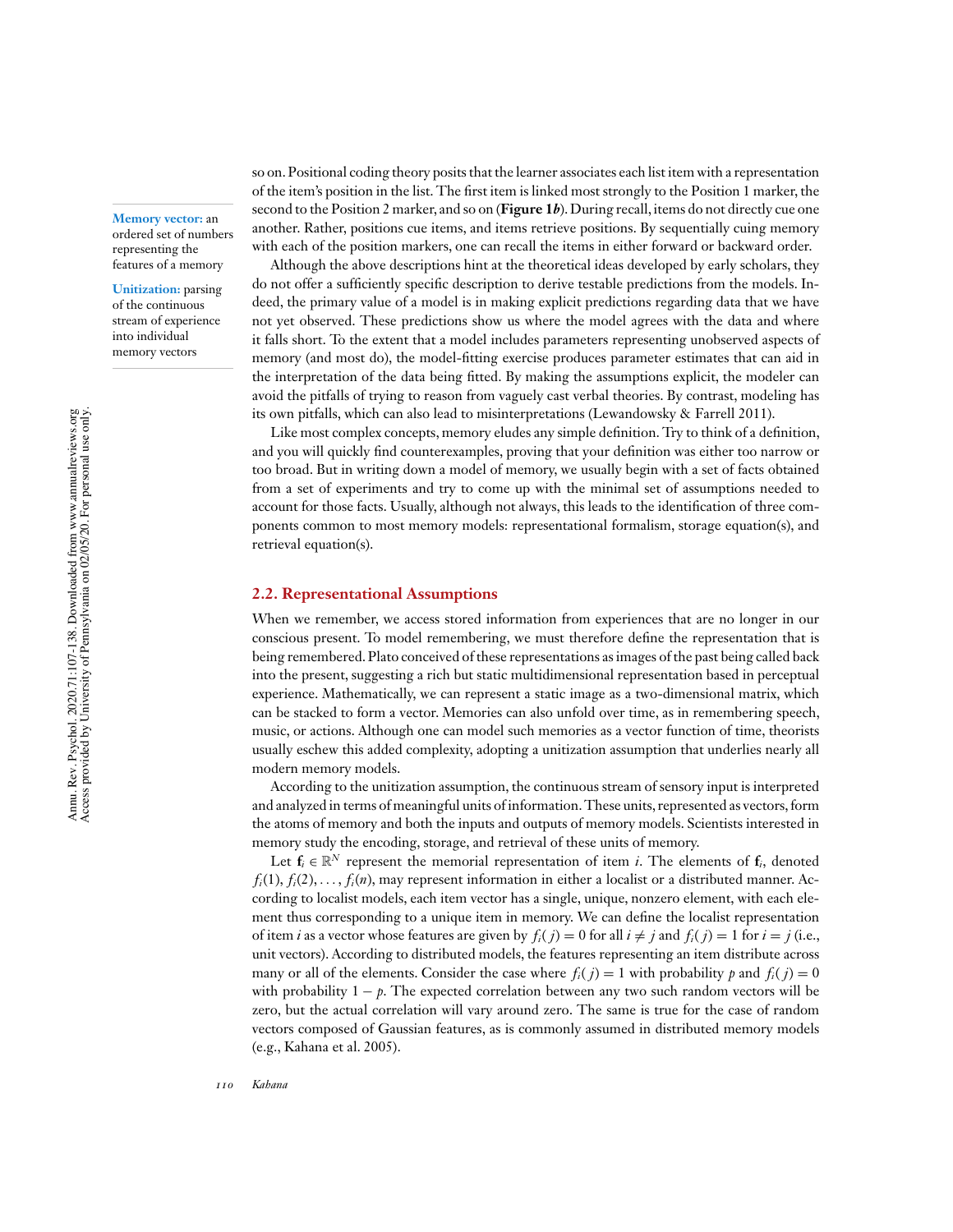The abstract features representing an item must be somehow expressed in the electrical activity of neurons in the brain. Some of these neurons may be very active, exhibiting a high firing rate, whereas others may be quiet. Although the distributed representation model described above may exist at many levels of analysis, one could easily imagine such vectors representing the firing rate of populations of neurons coding for specific features.

The unitization assumption dovetails nicely with the classic list recall method in which the presentation of known items constitutes the miniexperiences to be stored and retrieved. But one can also create sequences out of unitary items, and by recalling and reactivating these sequences of items, one can model memories that include temporal dynamics.

# **2.3. Multitrace Theory**

Encoding refers to the set of processes by which a learner records information into memory. By using the word "encoding" to describe these processes, we tacitly acknowledge that the learner is not simply recording a sensory image; rather, she is translating perceptual input into more abstracted codes, likely including both perceptual and conceptual features. Encoding processes not only create the multidimensional (vector) representation of items but also produce a lasting record of the vector representation of experience.

How does our brain record a lasting impression of an encoded item or experience? Consider the classic array or multitrace model described by Estes (1986). This model assumes that each item vector (memory) occupies its own "address," much like memory stored on a computer is indexed by an address in the computer's random-access memory. Repeating an item does not strengthen its existing entry but rather lays down a new memory trace (Hintzman 1976, Moscovitch et al. 2006).

Mathematically, the set of items in memory form an array, or matrix, where each row represents a feature or dimension and each column represents a distinct item occurrence.We can write down the matrix encoding item vectors  $f_1, f_2, \ldots, f_t$  as follows:

$$
M = \begin{pmatrix} f_1(1) & f_2(1) & \dots & f_t(1) \\ f_1(2) & f_2(2) & \dots & f_t(2) \\ \vdots & \vdots & \vdots & \vdots \\ f_1(N) & f_2(N) & \dots & f_t(N) \end{pmatrix}
$$

*.*

The multitrace hypothesis implies that the number of traces can increase without bound. Although we do not yet know of any specific limit to the information storage capacity of the human brain, we can be certain that the capacity is finite. The presence of an upper bound need not pose a problem for the multitrace hypothesis as long as traces can be lost or erased, similar traces can merge together, or the upper bound is large relative to the scale of human experience (Gallistel & King 2009). Yet, without positing some form of data compression, the multitrace hypothesis creates a formidable problem for theories of memory search. A serial search process would take far too long to find any target memory, and a parallel search matching the target memory to all stored traces would place extraordinary demands on the nervous system.

# **2.4. Composite Memories**

As contrasted with the view that each memory occupies its own separate storage location, Sir Frances Galton (1883) suggested that memories blend together in the same manner that pictures

# **Memory matrix:**

an array of numbers in which each column is a memory vector, and the set of columns form a matrix that contains a large set of memories

### **Multitrace theory:**

theory positing that new experiences, including repeated ones, add more columns to an ever-growing memory matrix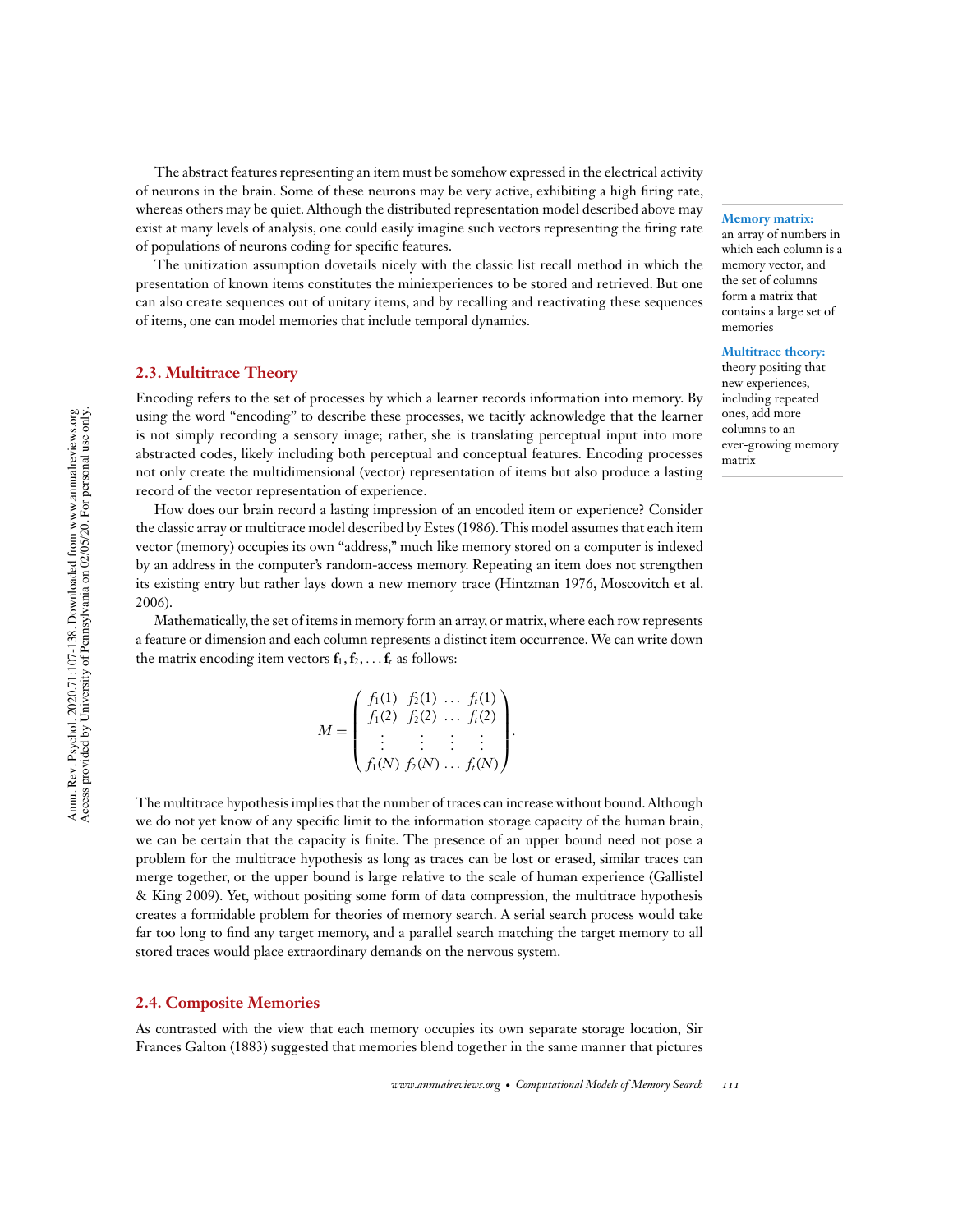**Bernoulli random variables:** variables that take the value of one with probability *p* and zero with probability  $1 - p$ 

may be combined in the then-recently-developed technique of composite portraiture (the nondigital precursor to morphing faces). Mathematically, composite portraiture simply sums the vectors representing each image in memory. Averaging the sum of features produces a representation of the prototypical item, but it discards information about the individual exemplars (Metcalfe 1992). Murdock (1982) proposed a composite storage model to account for data on recognition memory. This model specifies the storage equation as

$$
\mathbf{m}_t = \alpha \mathbf{m}_{t-1} + \mathbf{B}_t \mathbf{f}_t, \qquad 1.
$$

where **m** is the memory vector and **f**<sub>*f*</sub> represents the item studied at time *t*. The variable  $0 < \alpha < 1$ is a forgetting parameter, and  $\mathbf{B}_t$  is a diagonal matrix whose entries  $\mathbf{B}_t(i, i)$  are independent Bernoulli random variables. The model parameter, *p*, determines the average proportion of features stored in memory when an item is studied (e.g., if  $p = 0.5$ , each feature has a 50% chance of being added to  $\tilde{m}$ ). If the same item is repeated, it is encoded again. Because some of the features sampled on the repetition were not previously sampled, repeated presentations will fill in the missing features, thereby differentiating memories and facilitating learning.Murdock assumed that the features of the studied items constitute independent and identically distributed normal random variables [i.e.,  $f(i) \sim \mathcal{N}(0, \sqrt{1/N})$ ].

Rather than summing item vectors directly, which results in substantial loss of information, we can first expand an item's representation into a matrix form, and then sum the resultant matrices. This operation forms the basis of many neural network models of human memory (Hertz et al. 1991). If a vector's elements,  $f(i)$ , represent the firing rates of neurons, then the vector outer product,  $\mathbf{f} \mathbf{f}^{\top}$ , forms a matrix with elements  $M_{ij} = f(i) f(j)$ . This matrix instantiates Hebbian learning, whereby the weight between two neurons increases or decreases as a function of the product of the neurons' activations. Forming all pairwise products of the elements of a vector distributes the information in a manner that allows for pattern completion (see Section 2.6).

# **2.5. Summed Similarity**

When encountering a previously experienced item, we often quickly recognize it as being familiar. This feeling of familiarity can arise rapidly and automatically, but it can also reflect the outcome of a deliberate retrieval attempt. Either way, to create this sense of familiarity, the brain must somehow compare the representation of the new experience with the contents of memory. To conduct this comparison, one could imagine serially comparing the target item to each and every stored memory until a match is found. Although such a search process may be plausible for a very short list of items (Sternberg 1966), it cannot account for the very rapid speed with which people recognize test items drawn from long study lists. Alternatively, one could envision a parallel search of memory, simultaneously comparing the target item with each of the items in memory. In carrying out such a parallel search, we would say "yes" if we found a perfect match between the test item and one of the stored memory vectors. However, if we required a perfect match, we may never say "yes," because a given item is likely to be encoded in a slightly different manner on any two occasions. Thus, when an item is encoded at study and at test, the representations will be very similar, but not identical. Summed similarity models present a potential solution to this problem. Rather than requiring a perfect match, we compute the similarity for each comparison and sum these similarity values to determine the global match between the test probe and the contents of memory.

Perhaps the simplest summed-similarity model is the recognition theory first proposed by Anderson (1970) and elaborated by Murdock (1982, 1989) and Hockley & Murdock (1987). In

Annu. Rev. Psychol. 2020.71:107-138. Downloaded from www.annualreviews.org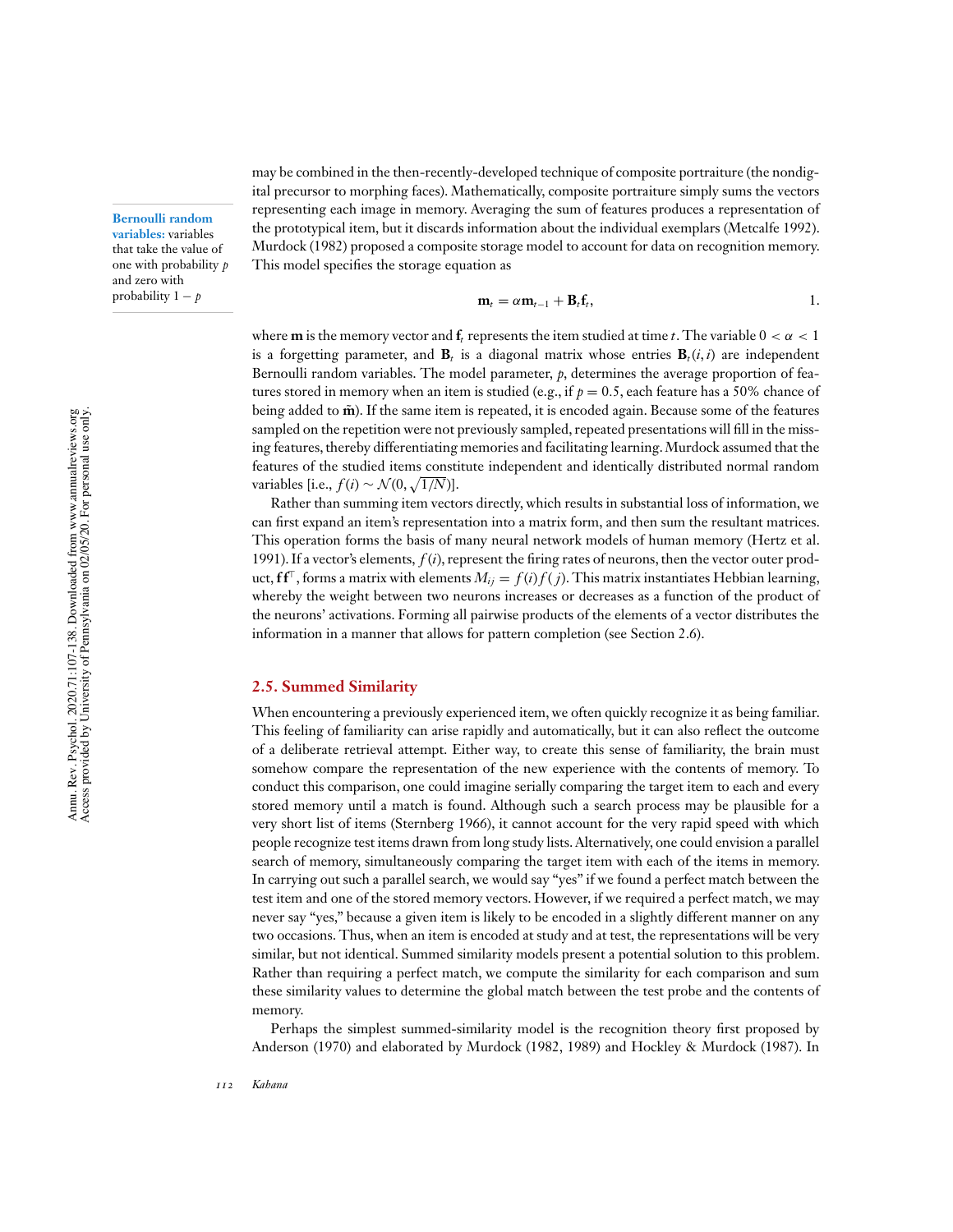Murdock's TODAM (Theory of Distributed Associative Memory), subjects store a weighted sum of item vectors in memory (see Equation 1). They judge a test item as "old" when its dot product with the memory vector exceeds a threshold. Specifically, the model states that the probability of responding "yes" to a test item (**g**) is given by

$$
P(\text{yes}) = P(\mathbf{g} \cdot \mathbf{m} > k) = P\left(\mathbf{g} \cdot \left[\sum_{t=1}^{L} \alpha^{L-t} \mathbf{B}_t \mathbf{f}_t\right] > k\right).
$$

Premultiplying each stored memory by a diagonal matrix of Bernoulli random variables implements a probabilistic encoding scheme, as in Equation 1.

The direct summation model of memory storage embodied in TODAM implies that memories form a prototype representation—each individual memory contributes to a weighted average vector whose similarity to a test item determines the recognition decision. However, studies of category learning indicate that models based on the summed similarity between the test cue and each individual stored memory provide a much better fit to the empirical data than do prototype models (Kahana & Bennett 1994).

Summed-exemplar similarity models offer an alternative to direct summation (Nosofsky 1992). These models often represent psychological similarity as an exponentially decaying function of a generalized distance measure. That is, they define the similarity between a test item,  $g$ , and a studied item, **f***i*, as

$$
\text{similarity}(\mathbf{g}, \mathbf{f}) = \exp(-\tau ||\mathbf{g} - \mathbf{f}||_{\gamma}) = \exp\left(-\tau \left[\sum_{j=1}^{N} \left[g(j) - f(j)\right]^{\gamma}\right]^{1/\gamma}\right),\tag{3}.
$$

where *N* is the number of features,  $\gamma$  indicates the distance metric ( $\gamma = 2$  corresponds to the Euclidean norm), and  $\tau$  determines how quickly similarity decays with distance.

Following study of *L* items, we have the memory matrix  $M = (\mathbf{f}_1 \mathbf{f}_2 \mathbf{f}_3 \dots \mathbf{f}_L)$ . Now, let **g** represent a test item, either a target (i.e.,  $\mathbf{g} = \mathbf{f}_i$  for some value of *i*) or a lure (i.e.,  $\mathbf{g} \notin M$ ). Summing the similarities between **g** and each of the stored vectors in memory yields the following equation:

$$
S = \sum_{i=1}^{L} \text{similarity}(\mathbf{g}, \mathbf{f}_i). \tag{4.}
$$

The summed-similarity model generates a "yes" response when *S* exceeds a threshold, which is often set to maximize hits (correct "yes" responses to studied items) and minimize false alarms (incorrect "yes" responses to nonstudied items).

# **2.6. Pattern Completion**

Whereas similarity-based calculations provide an elegant model for recognition memory, they are not terribly useful for pattern completion or cued recall. To simulate recall, we need a memory operation that takes a cue item and retrieves a previously associated target item or, analogously, an operation that takes a noisy or partial input pattern and retrieves the missing elements.

Consider a learner studying a list of *L* items. We can form a memory matrix by summing the outer products of the constituent item vectors:

$$
M = \sum_{i=1}^{L} \mathbf{f}_i \mathbf{f}_i^{\top}.
$$

*www.annualreviews.org • Computational Models of Memory Search 113*

**Theory of Distributed Associative Memory (TODAM):** theory combining elements of Anderson's (1970) matched filter model with holographic associative storage and retrieval

# **Probabilistic**

**encoding:** each feature of a memory vector is encoded with probability *p*, and set to zero with probability 1 − *p*

#### **Pattern completion:**

a memory process wherein a partial or noisy input retrieves a more complete memory trace; also termed deblurring or redintegration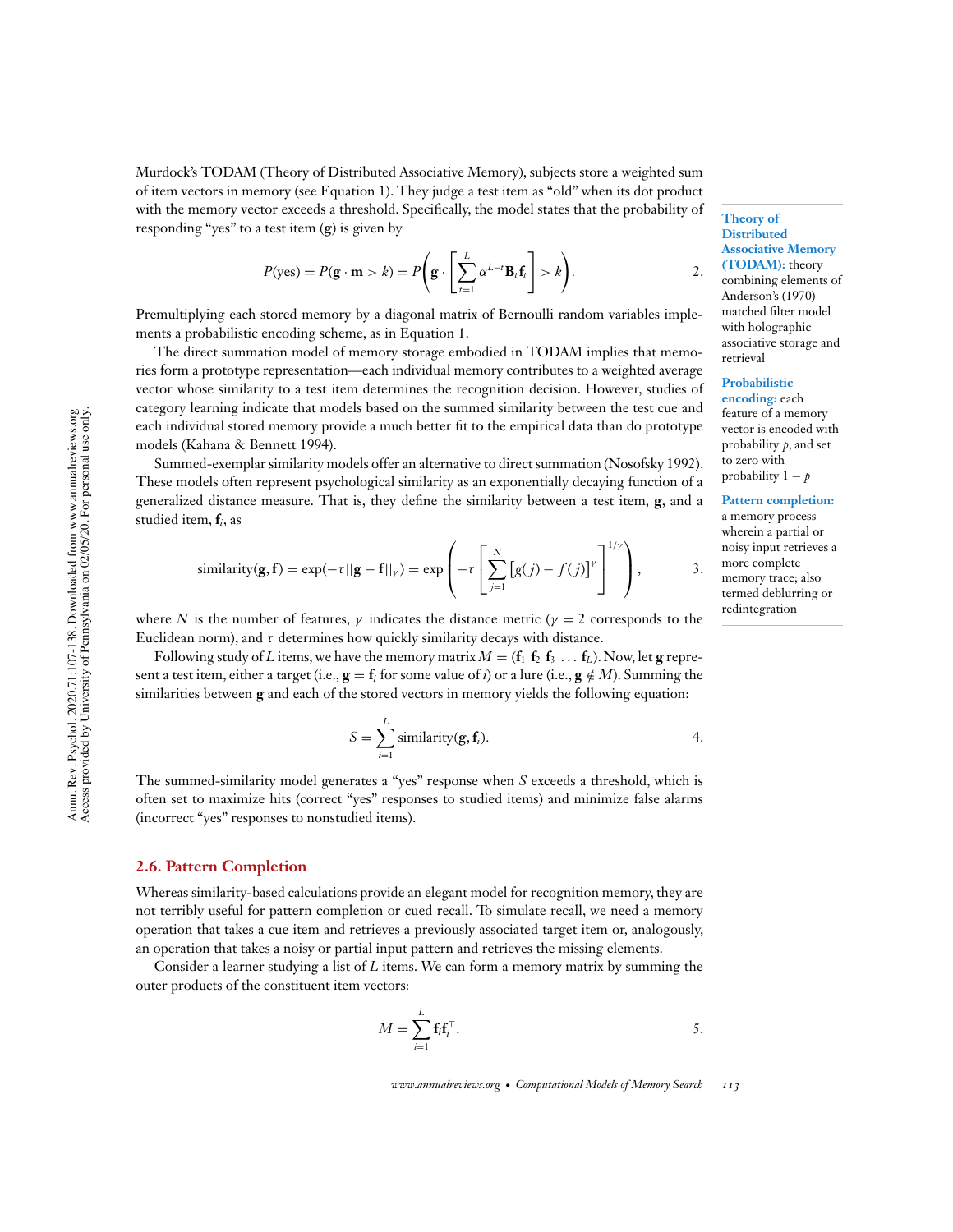Then, to retrieve an item given a noisy cue,  $\tilde{\mathbf{f}}_i = \mathbf{f}_i + \epsilon$ , we premultiply the cue by the memory matrix:

$$
M\tilde{\mathbf{f}}_i = \sum_{j=1}^L \mathbf{f}_j \mathbf{f}_j^\top \tilde{\mathbf{f}}_i = \mathbf{f}_i \mathbf{f}_i^\top \tilde{\mathbf{f}}_i + \sum_{j \neq i} \mathbf{f}_j \mathbf{f}_j^\top \tilde{\mathbf{f}}_i = \mathbf{f}_i (\mathbf{f}_i \cdot \tilde{\mathbf{f}}_i) + \sum_{j \neq i} \mathbf{f}_j (\mathbf{f}_j \cdot \tilde{\mathbf{f}}_i) = \mathbf{f}_i + \text{error}.
$$

This matrix retrieval operation is closely related to the dynamical rule in an autoassociative neural network. For example, in a Hopfield network (Hopfield 1982), we would apply the same storage equation to binary vectors. The associative retrieval operation would involve a nonlinear transformation, such as the sign operator, that would assign values of  $+1$  and  $-1$  to positive and negative elements of the product  $M\tilde{f}_i$ , respectively. By iteratively applying the matrix product and transforming the output to the closest vertex of a hypercube, the model can successfully deblur noisy patterns as long as the number of stored patterns is small relative to the dimensionality of the matrix. These matrix operations form the basis of many neural network models of associative memory (Hertz et al. 1991). An interesting special case, however, is the implementation of a localist coding scheme with orthogonal unit vectors. Here, the matrix operations reduce to simpler memory strength models, such as the Search of Associative Memory model (see Section 5.1).

# **2.7. Contextual Coding**

Researchers have long recognized that associations are learned not only among items but also between items and their situational, temporal, and/or spatial context (Carr 1931, McGeoch 1932). Although this idea has deep roots, the hegemony of behavioristic psychology in the post–World War II era discouraged theorizing in terms of ill-defined, latent variables (McGeoch & Irion 1952). Whereas external manipulations of context could be regarded as forming part of a multicomponent stimulus, the notion of internal context did not align with the zeitgeist of this period. Scholars with a behavioristic orientation feared the admission of an ever-increasing array of hypothesized and unmeasurable mental constructs into their scientific vocabulary (e.g., Slamecka 1987).

The idea of temporal coding, however, formed the centerpiece of Tulving & Madigan's (1970) *Annual Review of Psychology* article. Although these authors distinguished temporal coding from contemporary interpretations of context, subsequent research brought these two views of context together. This was particularly the case in Bower's (1972) temporal context model. According to Bower's model, contextual representations constitute a multitude of fluctuating features, defining a vector that slowly drifts through a multidimensional context space. These contextual features form part of each memory, combining with other aspects of externally and internally generated experience. Because a unique context vector marks each remembered experience, and because context gradually drifts, the context vector conveys information about the time in which an event was experienced. Bower's model, which drew heavily on the classic stimulus-sampling theory developed by Estes (1955), placed the ideas of temporal coding and internally generated context on a sound theoretical footing and provided the basis for more recent computational models (discussed in Section 5.2).

By allowing for a dynamic representation of temporal context, items within a given list will have more overlap in their contextual attributes than items studied on different lists or, indeed, items that were not part of an experiment (Bower 1972). If the contextual change between lists is sufficiently great, and if the context at time of test is similar to the context encoded at the time of study, then recognition-memory judgments should largely reflect the presence or absence of the probe (test) item within the most recent (target) list, rather than the presence or absence of the probe item on earlier lists. This enables a multitrace summed-attribute similarity model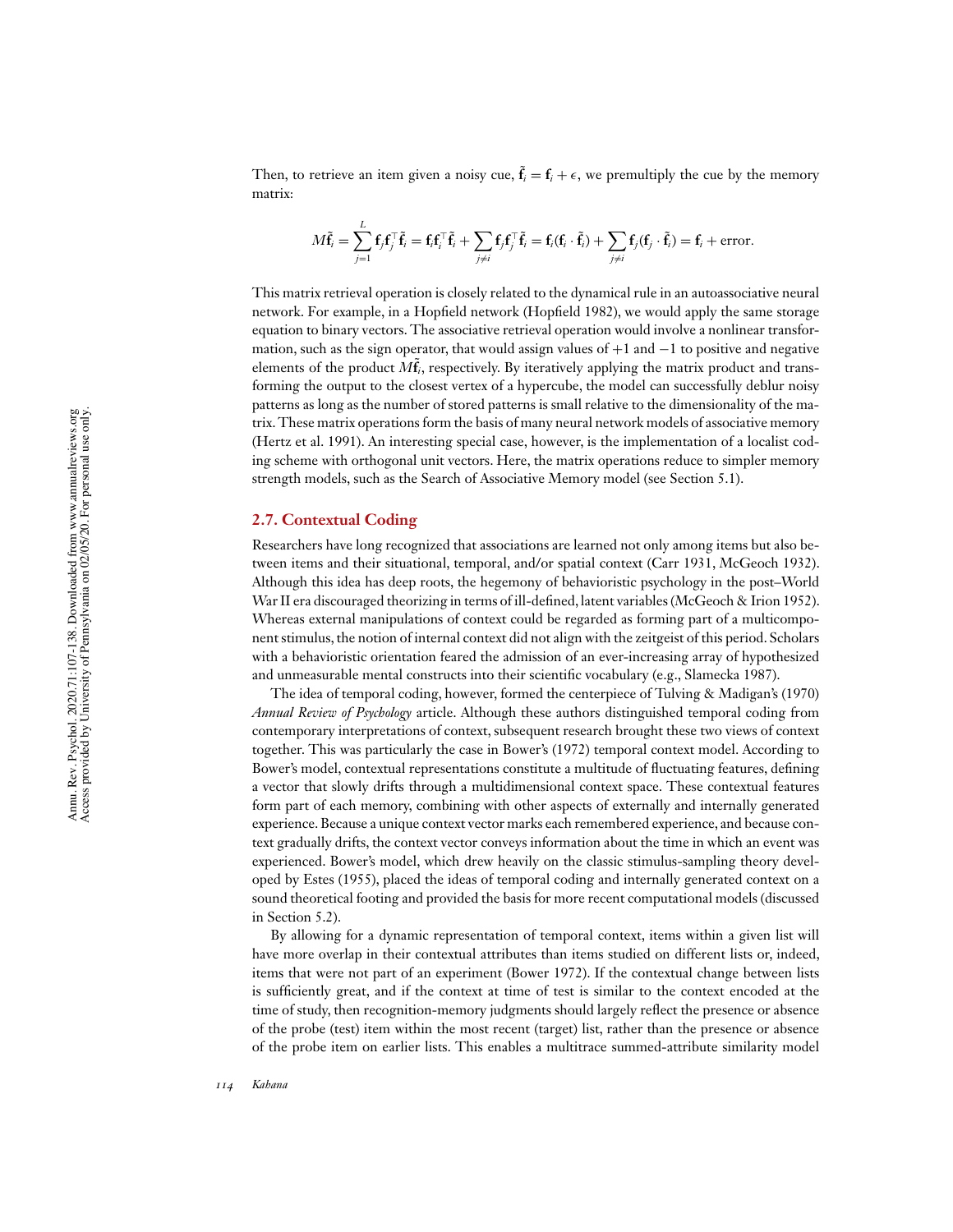to account for many of the major findings concerning recognition memory and other types of memory judgments.

We can implement a simple model of contextual drift by defining a multidimensional context vector,  $\mathbf{c} = [c(1), c(2), \dots, c(N)]$ , and specifying a process for its temporal evolution. For example, we could specify a unique random set of context features for each list in a memory experiment, or for each experience encountered in a particular situational context. However, contextual attributes fluctuate as a result of many internal and external variables that vary at many different timescales. An elegant alternative (Murdock 1997) is to write down an autoregressive model for contextual drift, such as

$$
\mathbf{c}_i = \rho \mathbf{c}_{i-1} + \sqrt{1 - \rho^2} \boldsymbol{\epsilon}, \qquad (6)
$$

where  $\epsilon$  is a random vector whose elements are each drawn from a Gaussian distribution, and  $i$  indexes each item presentation. The variance of the Gaussian is defined such that the inner product,  $\epsilon_i \cdot \epsilon_j$ , equals one for  $i = j$  and zero for  $i \neq j$ . Accordingly, the similarity between the context vector at time steps *i* and *j* falls off exponentially with the separation:  $\mathbf{c}_i \cdot \mathbf{c}_j = \rho^{|i-j|}$ . Thus, the change in context between the study of an item and its later test will increase with the number of items intervening between study and test, producing the classic forgetting curve.

To put context into memory, we can simply concatenate each item vector with the vector representation of context at the time of encoding (or retrieval) and store the associative matrices used to simulate recognition and recall in our earlier examples. Alternatively, we can directly associate context and item vectors in the same way that we would associate item vectors with one another (I discuss this class of context models in Section 5.2).

### **3. ASSOCIATIVE MODELS**

### **3.1. Recognition and Recall**

This section combines the representational assumptions and the encoding and retrieval operations discussed above to build a simple matrix, or network model of associative memory. This model is loosely based on ideas in the classic models presented by Murdock (1982, 1997), Metcalfe-Eich (1982), and Humphreys et al. (1989). I examine how this model simulates two classic memory paradigms: item recognition and cued recall.

Consider a study phase in which subjects learn a series of **f***i*–**g***<sup>i</sup>* pairs. During a subsequent test phase, subjects could make recognition judgments on individual items (e.g., answering the question, "Was **g***<sup>i</sup>* on the study list?"), or they could provide recall responses to the question, "What item was paired with **f***i*?" Rather than modeling each task independently, we can imagine an experiment in which subjects provide both recognition and recall responses for each studied pair. For the recognition test, subjects would say "yes" to items or pairs that appeared in the study phase and "no" to new pairs, or to rearranged pairs or previously studied words. In the recall task, they would simply recall the word that appeared alongside the retrieval cue.

Let the pair of vectors  $(f_i, g_j)$  represent the *i*th pair of studied items. The following equation represents the information stored in memory following study of a list of *L* pairs:

$$
M = \sum_{i=1}^{L} (\mathbf{f}_i + \mathbf{g}_i)(\mathbf{f}_i + \mathbf{g}_i)^{\top} = \sum_{i=1}^{L} \mathbf{f}_i \mathbf{f}_i^{\top} + \mathbf{f}_i \mathbf{g}_i^{\top} + \mathbf{g}_i \mathbf{f}_i^{\top} + \mathbf{g}_i \mathbf{g}_i^{\top}.
$$

The terms in this equation carry both item-specific information supporting recognition and associative or relational information supporting cued recall. To simulate cued recall, we premultiply the memory matrix,  $M$ , with the cue item,  $f_k$ . This yields an approximate representation of the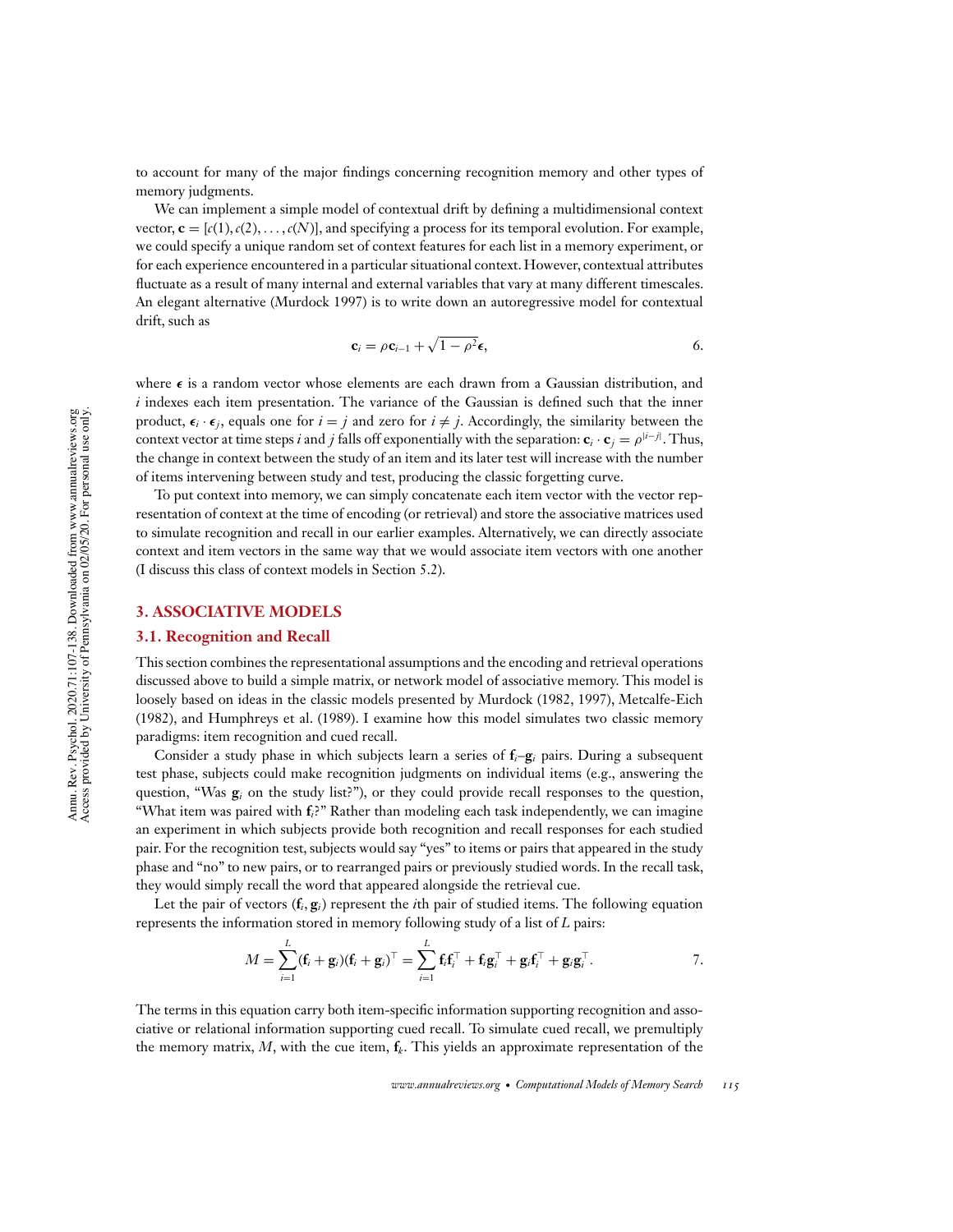studied pair,  $f_k + g_k$ , as given by the following equation:

**Successive testing paradigm:**

two successively administered tests probing memory for the same learning episode; correlations between these tests can vary greatly depending on the nature of the retrieval cues given to subjects

$$
M\mathbf{f}_k = \sum_{i=1}^L (\mathbf{f}_i \mathbf{f}_i^\top + \mathbf{f}_i \mathbf{g}_i^\top + \mathbf{g}_i \mathbf{f}_i^\top + \mathbf{g}_i \mathbf{g}_i^\top) \mathbf{f}_k,
$$
  
=  $(\mathbf{f}_k + \mathbf{g}_k)(\mathbf{f}_k \cdot \mathbf{f}_k + \mathbf{g}_k \cdot \mathbf{f}_k) + \sum_{l \neq k} (\mathbf{f}_l + \mathbf{g}_l)(\mathbf{f}_l \cdot \mathbf{f}_k + \mathbf{g}_l \cdot \mathbf{f}_k) = \mathbf{f}_k + \mathbf{g}_k + \text{error}.$ 

The match between the retrieved trace and the cue item, given by  $M\mathbf{f}_k \cdot \mathbf{f}_k$ , then determines the probability of successful cued recall. If the vectors are orthonormal, retrieval is error free. Because vector addition is commutative, this implementation of cued recall is inherently symmetrical. Even if the strengths of the **f** and **g** items are differentially weighted, the forward and backward heteroassociative terms would have the same strength. The symmetric nature of these linear models also applies to their nonlinear variants (Hopfield 1982). We could (and should) generalize the above equations to include contextual features, but for now we make the simplifying assumption that the list context defines the entire contents of memory, and we can thus omit an explicit representation of context from the model.

To simulate the recognition process, we first cue memory with  $g_i$  and retrieve its associated pattern, as in the cued recall model described above. We then compute the similarity between this retrieved vector and the cue. Using the dot product as our measure of similarity, as in TODAM, we obtain the following expression:

$$
M\mathbf{g}_i \cdot \mathbf{g}_i = (\mathbf{f}_i + \mathbf{g}_i) \cdot \mathbf{g}_i + \sum_{k \neq i} (\mathbf{f}_k + \mathbf{g}_k) \cdot \mathbf{g}_i.
$$

If the resulting similarity, given by the above expression, exceeds a threshold, the model will generate a "yes" response. Alternatively, we can use this expression as the input to a stochastic decision process, which would allow us to obtain predictions regarding response times to various cue types (Hockley & Murdock 1987).

Kahana et al. (2005) analyzed this class of models, along with three other variants, to determine which model provided the best account of data from successive recognition and recall tasks. They found that the local matching matrix model provided a good quantitative account for various aspects of the recognition and recall data so long as the model allowed for item–item similarity, output encoding, and variability in the goodness of encoding during study, as simulated using probabilistic encoding (Equation 1). Not only could this model account for data on repetition effects in both item recognition and cued recall, but also it could account for the pattern of correlations observed between successive recognition and recall tasks, and how those correlations varied under manipulations of encoding variability.

## **3.2. Serial Learning**

In this section, I extend the basic matrix model to the problem of serial learning. In serial learning, subjects study a list of randomly arranged items and subsequently recall the list in forward order. In early work, researchers asked subjects to learn long lists of randomly arranged syllables over repeated study test trials (Young 1968). In more recent work, researchers asked subjects to immediately recall a short list after a single presentation (Farrell 2012). Given its historical importance, I use serial learning to illustrate the basic challenges of extending simple associative models to account for recall of entire lists.

*116 Kahana*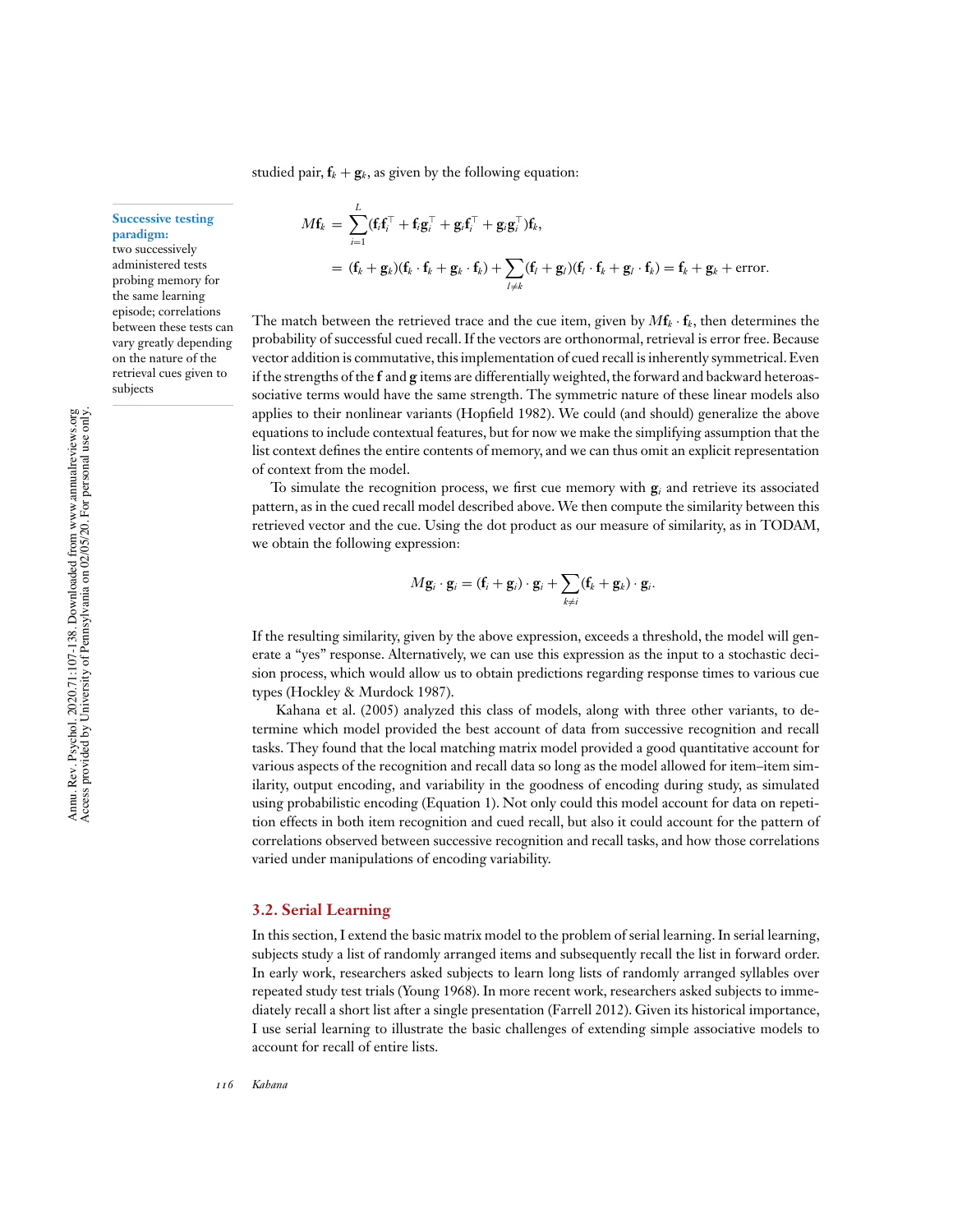The classic associative chaining theory of serial order memory assumes that each item vector directly associates with the immediately preceding and following items in a list. Although one can write down a chaining model using only direct forward associations, subjects perform nearly as well at backward serial recall (Madigan 1971), suggesting the existence of bidirectional forward and backward associations. Furthermore, some theories assume that subjects form remote associations, with associative strength falling off exponentially with item lag (Solway et al. 2012).

**Figure 1** illustrates the associative structure hypothesized in chaining theory. Recall proceeds by cuing with the first list item, or a beginning-of-list contextual marker, and chaining forward through the list. Cuing with the first list item tends to retrieve the second list item because the associative strength between the first and second list items is greater than the associative strength between the first list item and any other item. We assume that the memory system strengthens the associations during both encoding and retrieval. Thus, when learning a list over multiple studytest trials, both the correct responses and the errors made on the previous trials become reinforced in memory.

We can generalize our matrix model (e.g., Equation 5) to simulate chained association. If we assume that the vector  $f_k$  denotes the *k*th list item, and that the representation of item *k* can be maintained until the presentation of item  $k + 1$ , the following equation represents bidirectional pairwise associations between contiguously presented items:

$$
M = \sum_{k=1}^{N-1} \gamma_{\mathrm{F}} \mathbf{f}_{k+1} \mathbf{f}_{k}^{\top} + \gamma_{\mathrm{B}} \mathbf{f}_{k} \mathbf{f}_{k+1}^{\top}.
$$

If we can (somehow) reinstate the vector corresponding to the first list item  $f_1$ , then applying the retrieval rule,  $M$ **f**<sub>1</sub>, retrieves **f**<sub>2</sub>. If **f**<sub>2</sub> is successfully retrieved, reapplying the retrieval rule retrieves a mixture of  $f_1$  and  $f_3$ , creating a target ambiguity problem (Kahana & Caplan 2002). In a neural network implementation, one can resolve this ambiguity by introducing a temporary suppression (or inhibition) mechanism for recalled items (Farrell & Lewandowsky 2012). By biasing the network away from retrieving already-recalled patterns, one can prevent the network from repeatedly cycling between already-recalled items. In contrast, such a mechanism will make it more difficult to recall lists with repeated items, as in the Ranschburg effect (Crowder & Melton 1965, Henson 1998).

Early researchers recognized that subjects could use other cues to help solve the problem of serial order memory. For example, some subjects would report using spatial strategies when learning serial lists, linking each item to a position in an array (Ladd & Woodworth 1911). The major early evidence in favor of this view came from Melton & Irwin's (1940) observation that intrusions of items presented on prior lists tend to have been from positions near that of the correct response on the current list. These and other observations led to the development of positional coding models of serial order memory, which remain prominent among contemporary theorists (Hitch et al. 2005).

To construct a matrix implementation of positional coding, we need to specify a vector representation for positional codes. To do so, we could implement a dynamic representation of context that evolves gradually over the course of list presentation. Alternatively, we could simply define two random vectors—one vector representing the beginning of the list,  $\mathbf{p}_1$ , and one representing the end of the list,  $\mathbf{p}_L$ . We would then define each interior position  $\mathbf{p}_i$  as the weighted average of these two vectors, with interior positions close to the start of the list weighted more heavily toward **p**<sup>1</sup> and interior positions close to the end of the list weighted more heavily toward  $p_L$ . Both of these approaches embody the notion of graded associations, with stronger associations to the correct position and weaker associations to positions of increasing distance.

**Ranschburg effect:** spaced repetition of an item in a serial list usually leads to impaired recall, with subjects misplacing or omitting the second occurrence of the repeated item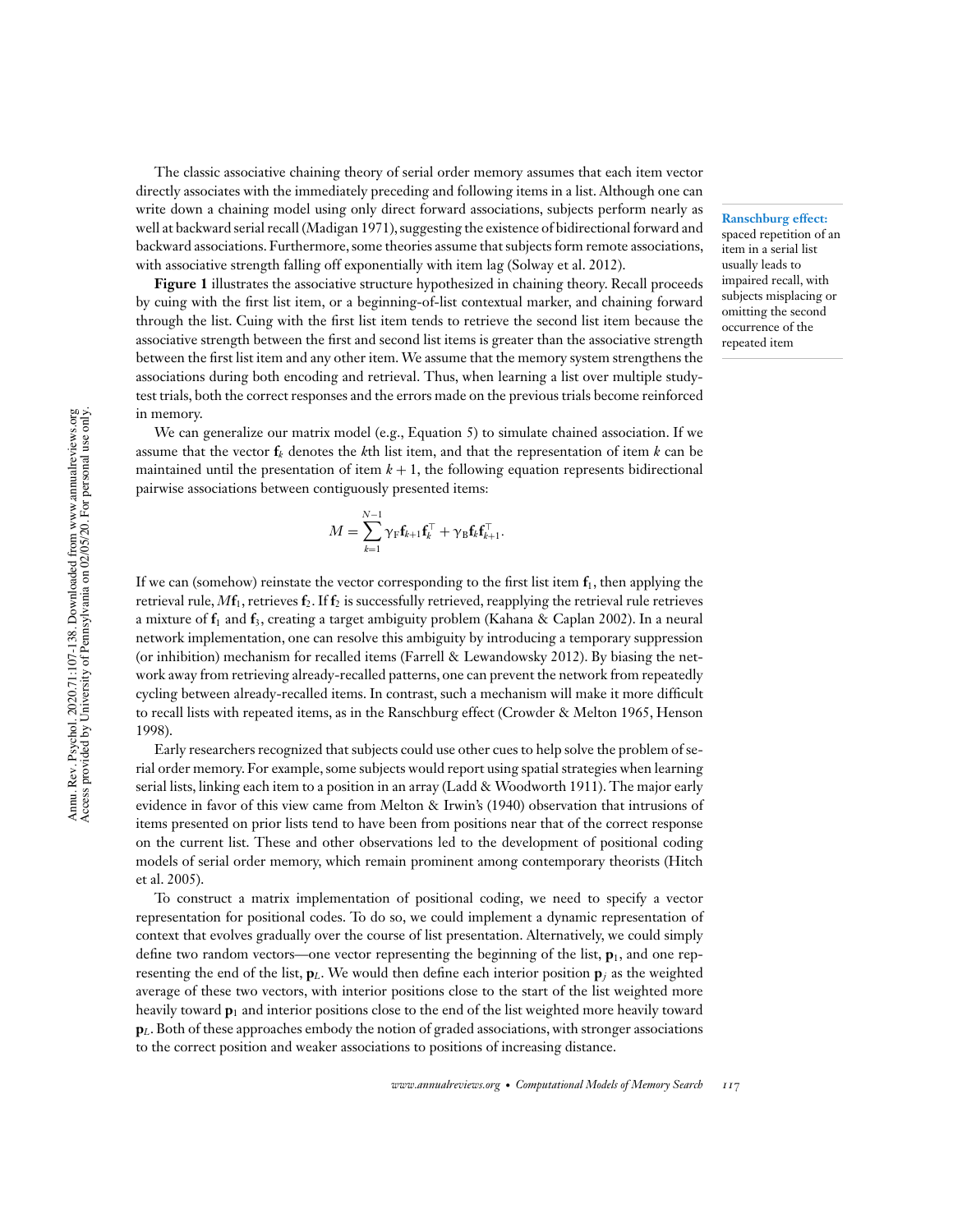#### **Convolution–**

**correlation models:** an alternative to matrix models; they use convolution and cross-correlation operations for associative storage and retrieval

**Protrusion:** incorrect recall of an item studied in position *p* on a previous list in the same position on the present list

To implement a positional coding neural network model, we can modify the matrix model of paired-associate memory to learn the associations between position vectors,  $\mathbf{p}_i$ , and item vectors,  $f_i$ . At test, we would first cue the memory matrix with  $p_1$  and retrieve the list item most strongly associated with that position (likely  $f_1$ ). We would then successively cue memory with  $p_i$  for each position *i*. A key difference between associative chaining and positional coding models is that in the positional model one can easily continue cuing memory after a retrieval failure because one can always increment the positional cue. In contrast, in the associative chaining model, a failure to make a transition means that one must rely on the weak remote associations rather than the strong nearest-neighbor association for the next recall.

Lewandowsky & Murdock (1989) showed that a chaining model implemented using convolution and correlation as the associative operators accounts for many findings concerning serial recall and serial learning. Several phenomena, however, indicate that positional coding may be more important than chaining in immediate recall of short lists. Examples include protrusions and the pattern of recall errors in lists of alternating confusable and nonconfusable items (Henson et al. 1996). Both of these phenomena cannot be easily explained with associative chaining theory. Beyond the evidence for interitem and position-to-item associative processes, research on serial learning has shown that subjects likely form hierarchical structures, such as in the organization of linguistic material. Such evidence has led scholars to develop models in which groups of items form special associative structures called chunks. Farrell (2012) presents a particularly impressive formulation of this type of model, showing how it can account for numerous findings in both serial and free recall.

# **4. BENCHMARK RECALL PHENOMENA**

Among the many paradigms researchers have used to study memory, the free and serial recall tasks have generated the richest data and have led to the most well-developed theories. Before discussing two major models of list recall, I review some of the benchmark phenomena that any successful recall model should be able to explain.

In list recall tasks, subjects study a series of sequentially presented items that they subsequently attempt to recall. In free recall, subjects may recall the items in any order; in serial recall, subjects must recall items in their order of presentation, beginning with the first item. Words serve as the stimuli of choice because they are abundant, subjects know and agree upon their meanings, and modern word-embedding algorithms provide vector representations for every word in semantic memory, or their lexicon. In free recall, the order in which subjects recall list items provides valuable clues to the process of memory search. Serial recall, in requiring that subjects report items in their order of presentation, provides valuable information about subjects' memory for order information. Whereas most theorists have treated these two recall paradigms separately, recent research highlights the considerable similarities between the tasks (Klein et al. 2005, Ward et al. 2010).

### **4.1. Serial Position Effects**

By virtue of presenting each list item individually, we can ask how the serial position of an item affects its likelihood of being recalled. This leads us to the classic serial position analysis, which illustrates the principles of primacy and recency—enhanced memory for the first few and last few items in a list. In immediate free recall (IFR), subjects exhibit a strong recency effect and a smaller, yet robust, primacy effect. In immediate serial recall, subjects exhibit a strong primacy effect but only a modest recency effect. Scoring free recall is very straightforward; one simply counts the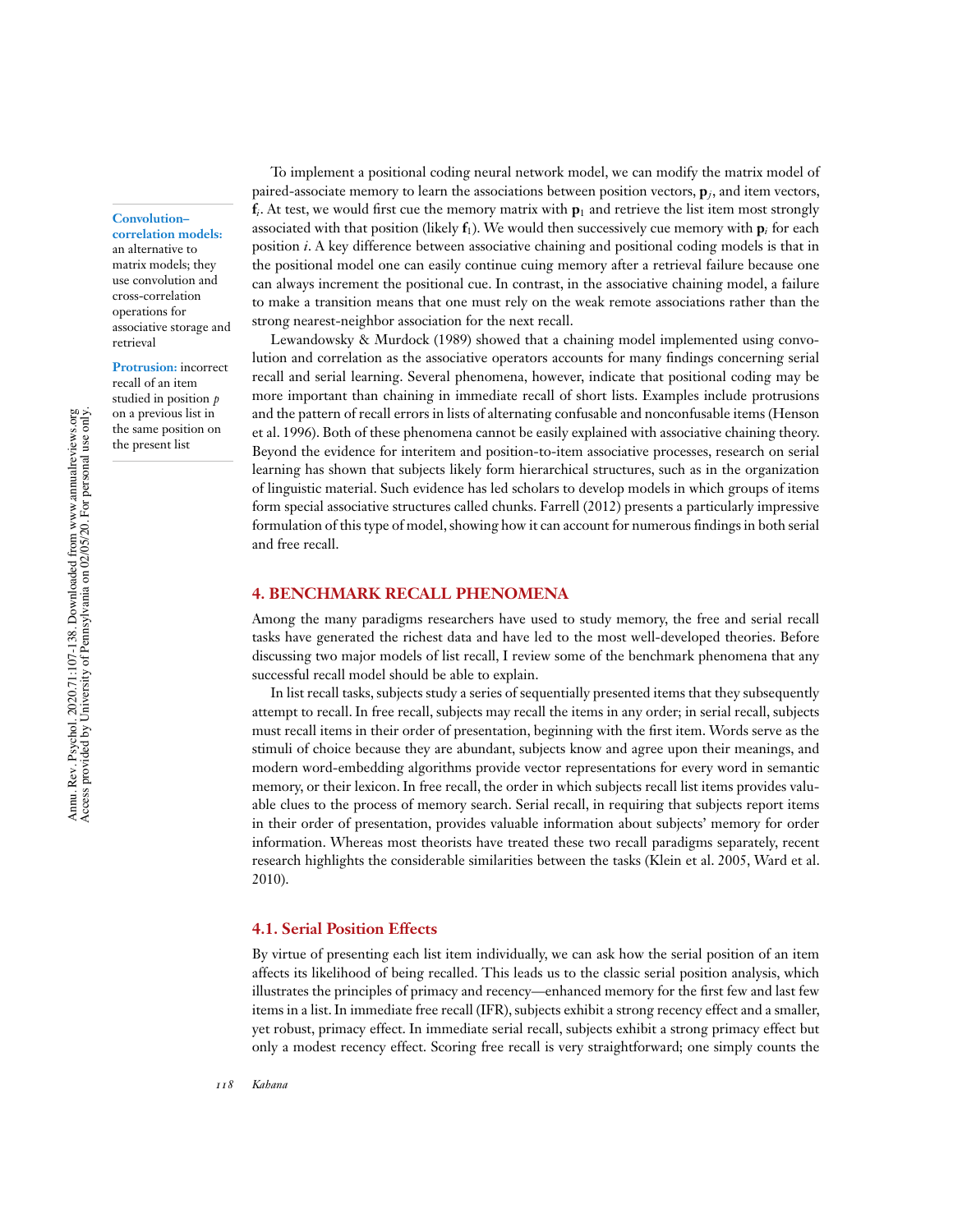

#### **Figure 2**

Serial position effects. (*a*) Murdock's (1962) classic study of the serial position effect in free recall. The four curves represent lists of 15 items (*blue +lled squares*) and 20 items (*light blue +lled circles*), both presented at a rate of 2 s per item, and lists of 20 items (*red open circles*) and 40 items (*orange open squares*), both presented at a rate of 1 s per item. (*b*) Serial position curves for immediate (forward) serial recall of 7-item, 13-item, and 19-item lists (Kahana et al. 2010). Figure adapted with permission from Kahana (2012).

number of correct recalls in each serial position and divides it by the number of possible correct recalls. For serial recall, either researchers adopt a strict procedure in which they score as correct only the items recalled in the their absolute position, or they adopt a more lenient procedure, giving credit for items recalled in their correct order relative to one or more prior items.

**Figure 2** shows serial position curves in IFR and serial recall for lists of varying lengths. These figures illustrate primacy and recency effects, as well as a modest effect of list length, whereby subjects recall a smaller percentage of items with increasing list length. Whereas increasing list length reduced recall of early- and middle-list items, it did not reliably change recall of the last few items. Analogously, slowing the rate of item presentation increased recall of early- and middle-list items, but did not have any discernible effect on recall of final-list items (Murdock 1962). Serial position analyses have revealed many dissociations between recall of recency and prerecency items, including the effects of semantic similarity, which affects only prerecency items, and the effect of presentation modality, which affects primarily recency items. The recency effect, in particular, is highly vulnerable to any distracting activity performed between study and test, such as solving a few mental arithmetic problems or counting backward by threes. These dissociations between recency and prerecency items fueled models in which recall of recently experienced items results from a specialized short-term memory module that obeys principles very different from the memory processes that govern longer-term recall.

To the extent that recency in free recall arises from accessibility of items in short-term store (STS), one should see a marked reduction in recency in continual-distractor free recall (CDFR). The finding of long-term recency in CDFR (**Figure 3***b*) has thus proven to be a major challenge to dual-store theories. Dual-store theorists have responded to this challenge by positing that separate mechanisms may give rise to immediate and long-term recency (Davelaar et al. 2005).

The primacy effect evident in both IFR and delayed free recall (DFR) has also attracted the interest of memory theorists. The classic explanation for primacy is that subjects who are highly motivated to recall as many items as possible share rehearsal time between the currently presented item and items presented in earlier serial positions (Brodie & Murdock 1977, Tan & Ward 2000). Experimental manipulations that tend to promote rehearsal, such as providing subjects with

**Continual-distractor free recall (CDFR):** a recall task requiring subjects to perform a demanding distractor task between item presentations and prior to recall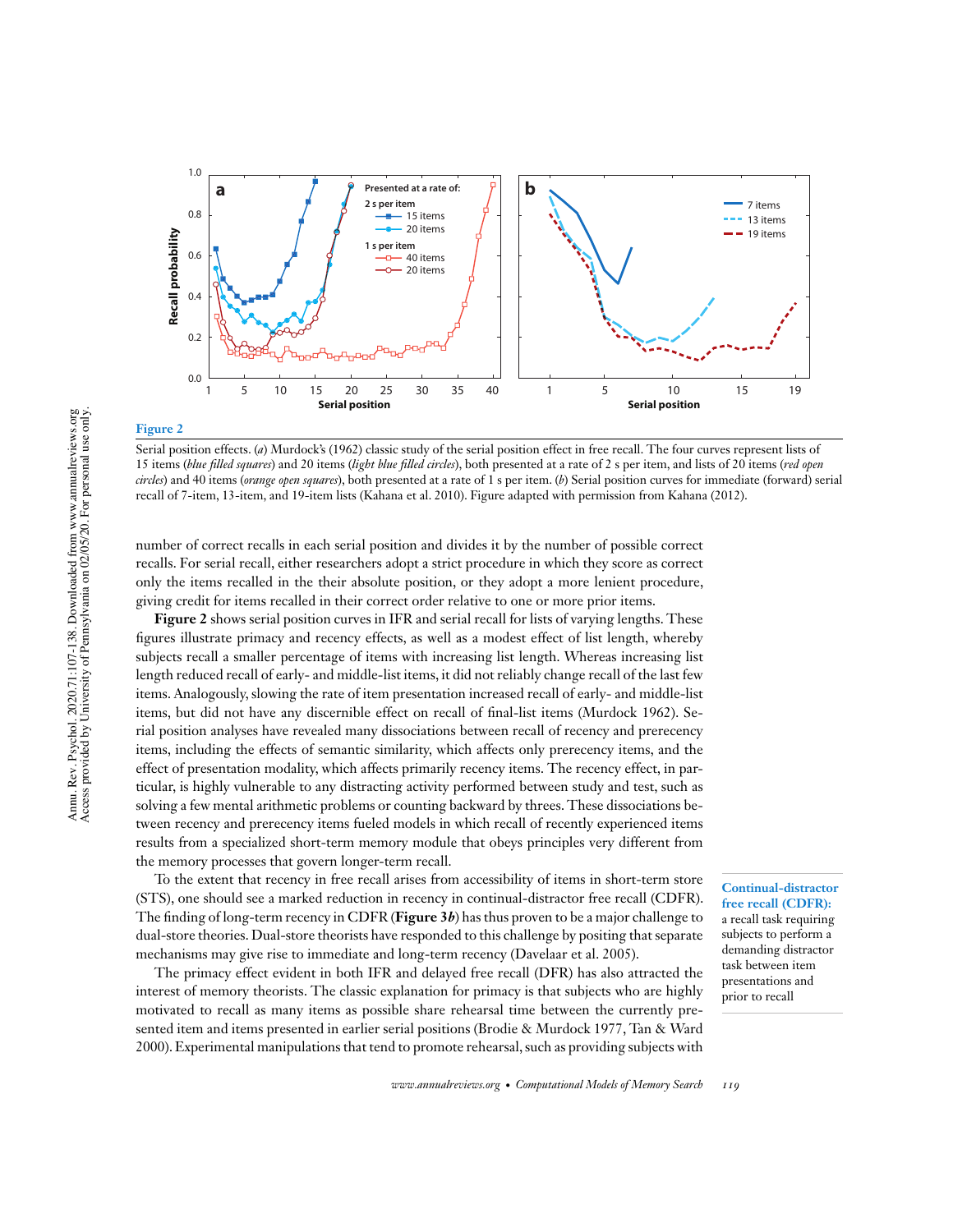

# **Figure 3**

The long-term recency effect. (a) Illustration of presentation schedules in IFR, DFR, and CDFR. Arithmetic problems fill the distractor intervals. (*b*) Recency appears in both IFR and CDFR but is sharply attenuated in DFR. Modest primacy is observed in both IFR and DFR but is attenuated in CDFR because the distractor task disrupts rehearsal. Abbreviations: CDFR, continual-distractor free recall; DFR, delayed free recall; IFR, immediate free recall. Figure adapted with permission from Kahana (2012).

longer interpresentation intervals, also enhance primacy. By contrast, conditions that discourage rehearsal, such as incidental encoding, fast presentation rates, or interitem distraction, reduce primacy effects (Kahana 2012).

# **4.2. Contiguity and Similarity Effects**

Aristotle hypothesized that similar and contiguously experienced items tend to come to mind successively for the rememberer. In the free recall task, we can measure subjects' tendency to cluster recalls on the basis of their temporal or semantic similarity. To quantify the temporal contiguity effect in free recall, Kahana (1996) computed the probability of transitioning from an item studied in serial position *i* to an item studied in serial position *j*, conditional on the availability of such a transition. Consistent with associationist ideas, this conditional response probability (CRP) decreased with increasing interitem lag =  $j - i$ . **Figure 4***a* shows this measure,



# **Figure 4**

Temporal and semantic organization in free recall. (*a*) The conditional response probability (CRP) as a function of lag exhibits a strong contiguity effect in both delayed free recall (DFR) and continual-distractor free recall (CDFR). Subjects performed a 16-s arithmetic distractor task immediately following the list (DFR) or between list items (CDFR). (*b*) Semantic-CRP curve for these conditions (Lohnas & Kahana 2014). Figure adapted with permission from Kahana (2012).

*120 Kahana*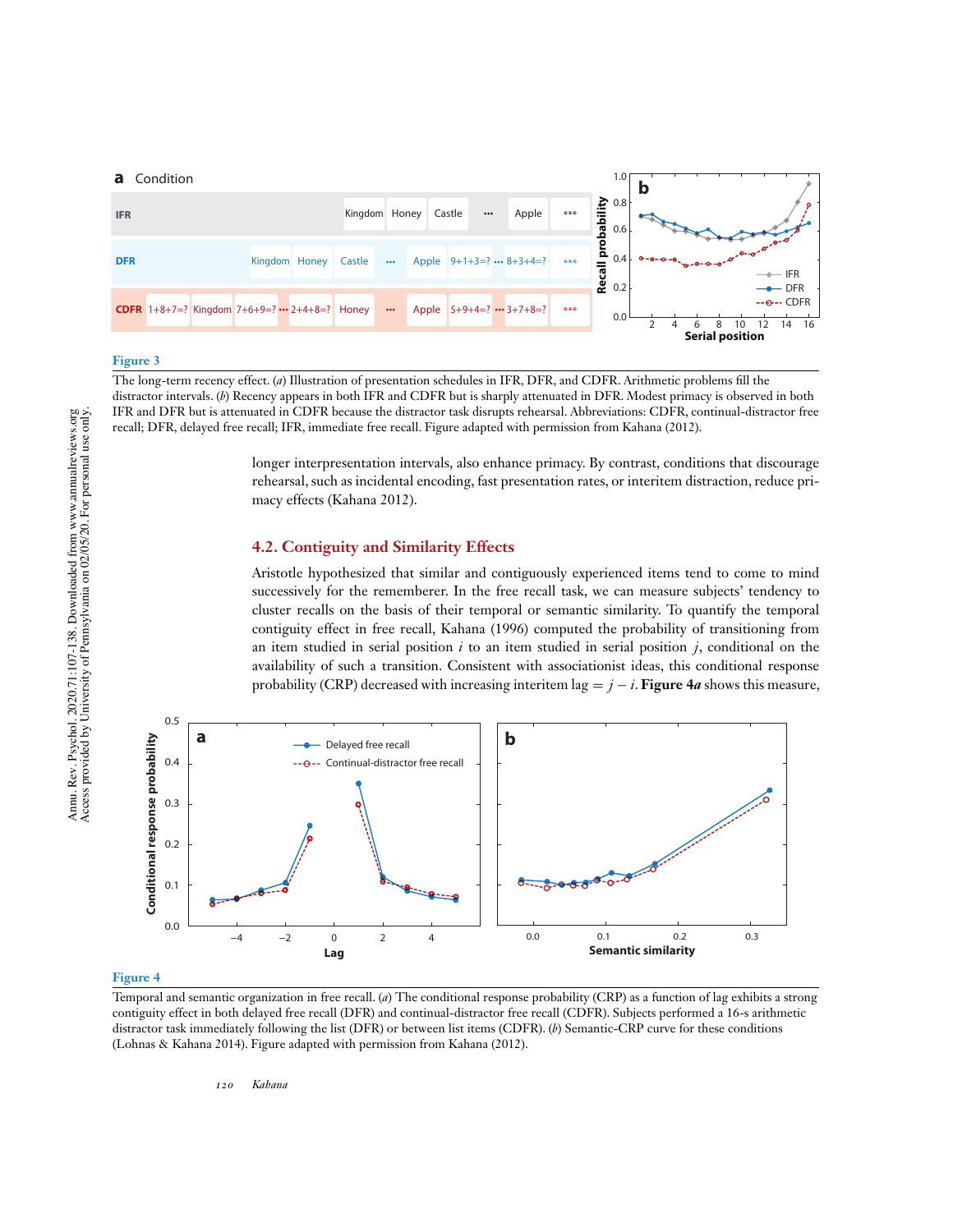termed the lag-CRP, in both DFR and CDFR conditions. Subjects tend to make transitions among contiguous items, and do so with a forward bias, as shown by the higher probabilities for  $\log = +1$  than for  $\log = -1$  transitions.<sup>1</sup> The same pattern is observed in IFR, final free recall, and autobiographical memory tasks and under a wide range of experimental manipulations that would be expected to alter subjects' encoding and/or retrieval strategies (Healey et al. 2019).

Comparing the lag-CRPs observed in DFR and CDFR (**Figure 4**) reveals the persistence of contiguity across timescales (Healey et al. 2019, Howard & Kahana 1999). Asking subjects to perform a demanding distractor task between items should disrupt their tendency to transition among neighboring items. Yet the data indicate that contiguity is preserved despite the disruption of the encoding process. The same 16 s of distractor activity were sufficient to sharply attenuate the recency effect in the same experiment (**Figure 3***b*).

Applying the lag-CRP analysis to serial recall reveals that order errors are frequently items from list positions near that of the just-recalled item, regardless of that item's serial position (Bhatarah et al. 2008, Solway et al. 2012). Analyzing transitions following the first-order error on each trial, Solway et al. (2012) observed that subjects often pick up with the item that followed the erroneous recall in the list, or fill in with the preceding item. Thus, subjects' errors in serial recall tend to cluster around the position of the just-recalled item, even when that item was placed in the wrong position.

Just as the lag-CRP analysis reveals the contiguity effect, we can use a similar approach to measure the semantic organization of recall. Specifically, we can compute the conditional probability of recall transitions between items *i* and *j* as a function of their semantic similarity (Howard & Kahana 2002b). This semantic-CRP analysis reveals strong semantic organization effects even in studies using word lists that lack obvious semantic associates (**Figure 4***b*). For these analyses, we used Google's Word2Vec algorithm to model the semantic similarity of any two words in the lexicon.

Beyond temporal and semantic clustering, memories can exhibit many other forms of organization. Polyn et al. (2009) asked subjects to make size or animacy judgments on words during the study phase of a free recall experiment. They found that, in addition to temporal and semantic clustering, subjects clustered their recalls on the basis of encoding task—successively recalled words tended to belong to the same encoding task. Miller et al. (2013) found evidence for spatial organization in free recall. They asked subjects to deliver objects as they navigated a previously learned three-dimensionally rendered virtual town. On each trial, subjects delivered a series of 16 objects, each to a randomly chosen store. They then recalled the delivered objects without regard to order or location. Miller et al. (2013) observed that subjects clustered the delivered objects according to both their sequential order of presentation and their spatial location, despite the fact that these two variables were uncorrelated due to the random sequence of delivery locations. Long et al. (2015) asked whether emotional attributes of words elicit similar organizational tendencies in free recall. They found that subjects were more likely to transition among items that shared affective attributes merely on the basis of variation in valence across a random sample of common English words. Long et al. confirmed that subjects still exhibited affective clustering even after controlling for the finding that words with similar affective valence possess greater semantic similarity (Talmi & Moscovitch 2004).

<sup>1</sup>Although the contiguity effect decreases monotonically for short to intermediate lags, transitions to terminal items can be more frequent than transitions to items of intermediate lag, especially for the first few responses (Farrell & Lewandowsky 2008). This effect is consistent with the idea that primacy and recency effects can provide a persistent boost to terminal list items (Polyn et al. 2009).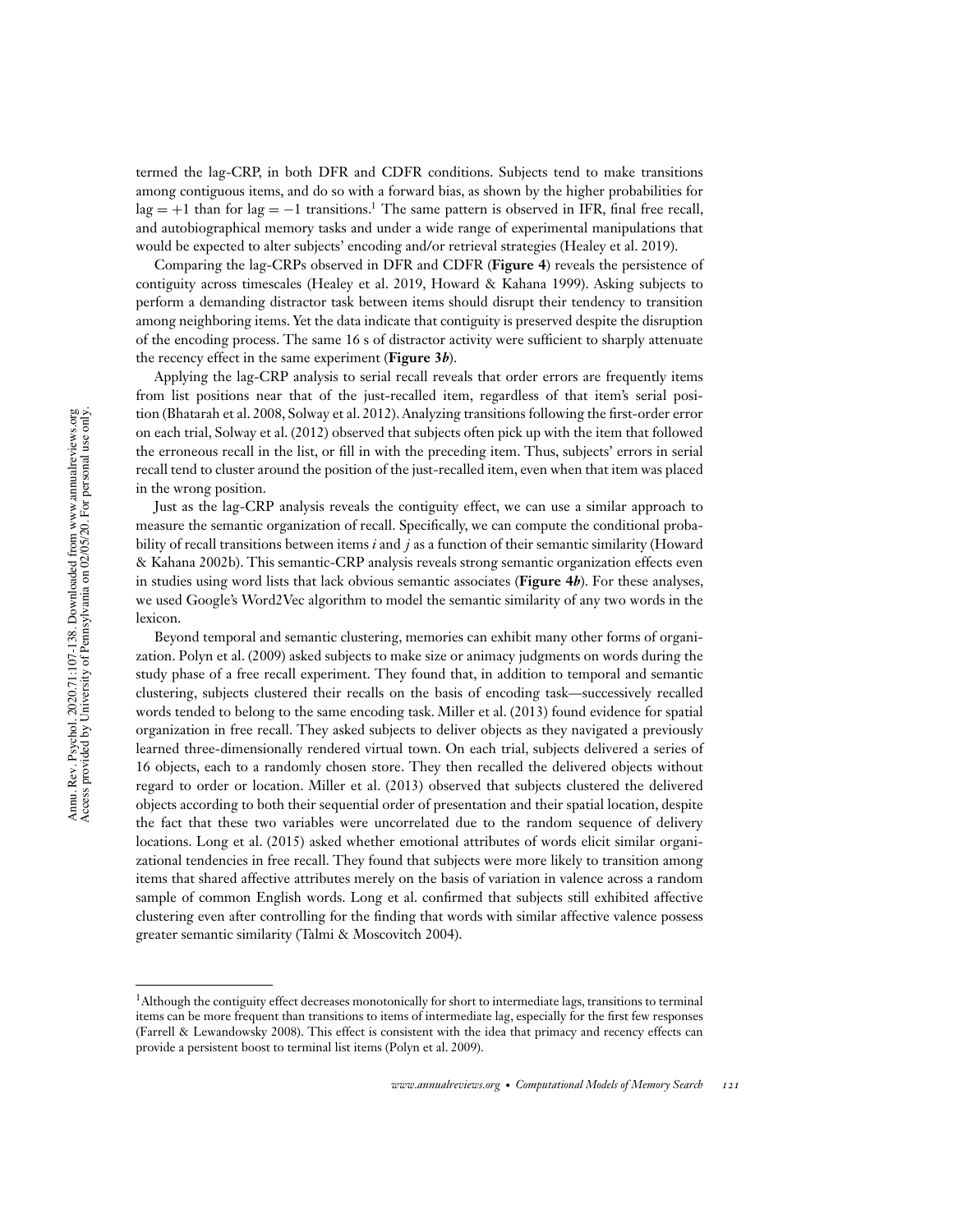

Recency, contiguity, and similarity influence recall errors. (*a*) Proportion of PLIs decreases with increasing list lag (analyses exclude the first 10 lists). (b) Successive PLIs that occur tend to come from neighboring serial positions on their original list (Zaromb et al. 2006). (*c*) Transitions from correct items to errors (PLIs and ELIs) have higher semantic relatedness values than transitions to other correct responses (Kahana 2012). Abbreviations: ELI, extralist intrusion; PLI, prior-list intrusion. Figure adapted with permission from Kahana (2012).

# **4.3. Recall Errors**

A detailed study of the dynamics of memory retrieval also offers a window into the processes that give rise to false memories. In free recall, false memory may be said to occur whenever a subject recalls an item that was not on the study list. When making such intrusions, subjects are sometimes highly confident that the item they incorrectly recalled was presented as part of the study list (Roediger & McDermott 1995). As noted by Schacter (1999), many of the same memory processes that give rise to correct recalls also give rise to errors. This idea can be seen by examining subjects' tendency to commit prior-list intrusions (PLIs) as a function of list recency (Zaromb et al. 2006). **Figure 5***a* shows that PLIs exhibit a striking recency effect, with most such intrusions coming from the last two lists.

Further evidence for Schacter's thesis comes from analyses of successively committed PLIs. Although such responses are relatively uncommon, when they do occur they exhibit a strong contiguity effect (Figure 5*b*). This finding demonstrates that when subjects recall an item associated with an incorrect context, they use that item as a cue for subsequent recalls, leading them to activate neighboring items from the incorrect prior list.

Assuming that prior-list items compete with current-list items for recall and that semantic information is an important retrieval cue, Schacter's thesis about recall errors would predict that PLIs should have greater semantic relatedness to the just-recalled word than do correct recalls. Testing this hypothesis, Zaromb et al. (2006) found that subjects exhibit a strong tendency to commit PLIs whose recall-transition similarity values are, on average, higher than those for correct recall transitions (**Figure 5***c*).

# **4.4. Interresponse Times**

Interresponse times (IRTs) have long provided important data for theory construction. Murdock & Okada (1970) demonstrated that IRTs in free recall increase steadily throughout the recall period, growing as an exponential function of the number of items recalled. This increase in IRTs predicted recall termination—following IRTs longer than 10 s, people rarely recall additional items (**Figure 6***a*). To the extent that IRTs reflect the associative strength between items, one would expect that other predictors of retrieval transitions will also influence IRTs. We find that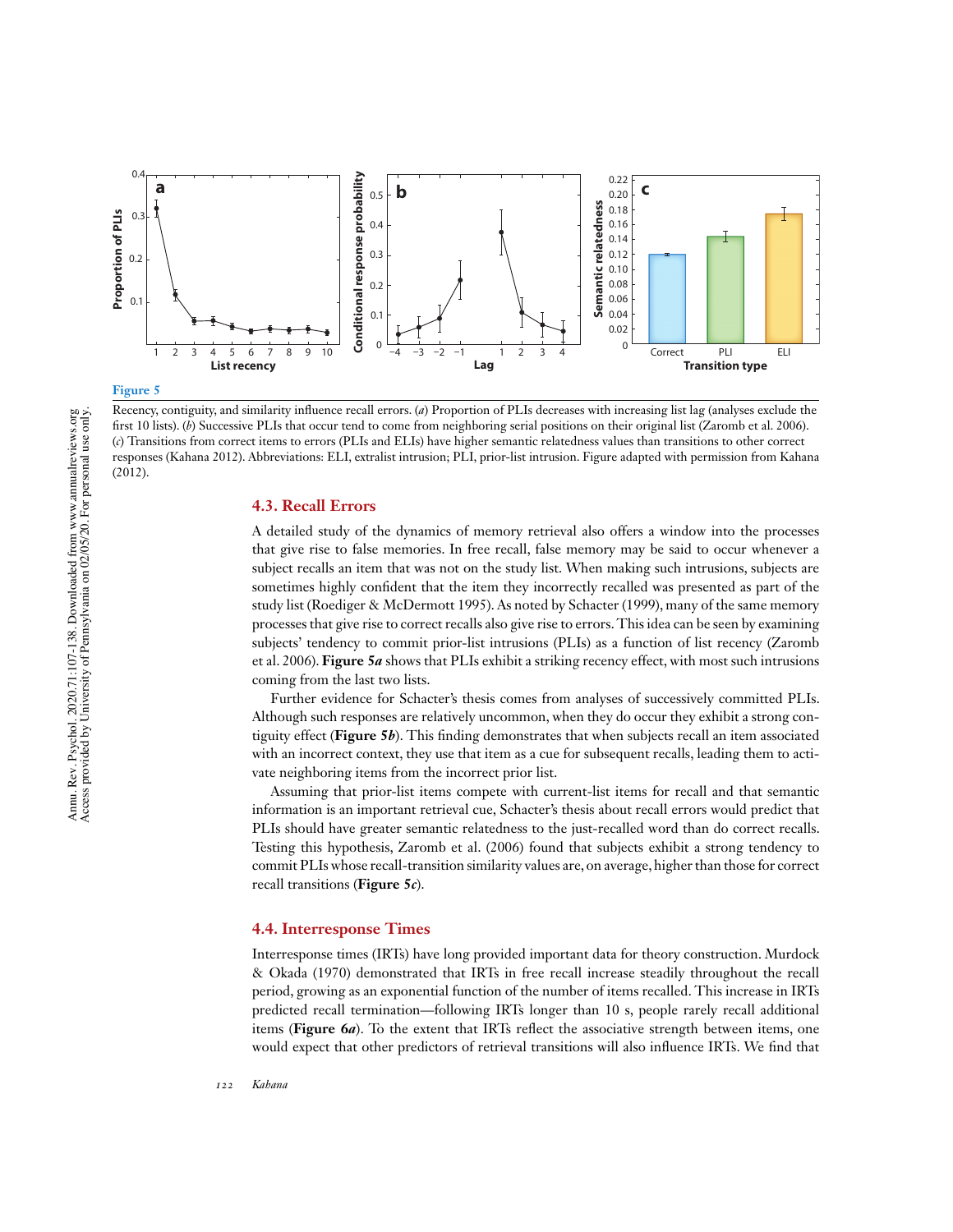

### **Figure 6**

Interresponse times (IRTs) in free recall. (*a*) IRTs increase as a joint function of output position and total number of recalled items. (*b*) One can observe a contiguity effect in the average IRTs for recall transitions between neighboring items. Here, IRTs for transitions between item *i* and *i* + lag are faster when lag is small. (*c*) Semantic similarity also influences IRTs as observed in faster transitions between semantically similar items, as measured by Google's Word2Vec algorithm. Data in panel *a* are from Kahana et al. (2018). Figure adapted with permission from Kahana (2012).

transitions between neighboring items exhibit faster IRTs than transitions among more remote items (**Figure 6***b*) and that transitions between semantically related items exhibit faster IRTs than transitions between less similar items (**Figure 6***c*).

In immediate serial recall, errorless trials reveal long initiation times followed by fast IRTs that generally exhibit an inverse serial position effect—faster responses at the beginning and end of the list (Kahana & Jacobs 2000). With repeated trials, and longer lists, errorless recall often exhibits grouping effects—fast IRTs for items within groups of three or four items, and slow IRTs between groups (Farrell 2012).

# **5. MODELS FOR MEMORY SEARCH**

This section discusses two theoretical approaches to modeling memory search. I first consider dual-store models of memory search, best exemplified in the Search of Associative Memory (SAM) retrieval model. I then discuss retrieved context theory (RCT), which builds on the classic stimulus sampling theory presented by Estes (1955), but introduce a recursive dynamical formulation of context that accounts for recency and contiguity effects across timescales.

# **5.1. Dual-Store Theory**

Much of our knowledge concerning the detailed aspects of list recall emerged during the cognitive revolution of the 1960s. Whereas earlier research had focused on the analysis of learning and forgetting of entire lists, and the critical role of interference in modulating retention, the late 1950s saw the rise of the item-level analysis of memory (Brown 1958, Murdock 1961), which was also known as the short-term memory paradigm. Soon, this research spawned a broad set of models embracing the distinction between two memory stores with different properties: shortterm memory and long-term memory (Murdock 1972).

According to these dual-store models, items enter a limited-capacity STS during memory encoding. As new items are studied, they displace older items already in STS. While items reside together in STS, their associations become strengthened in a long-term store (LTS). At the time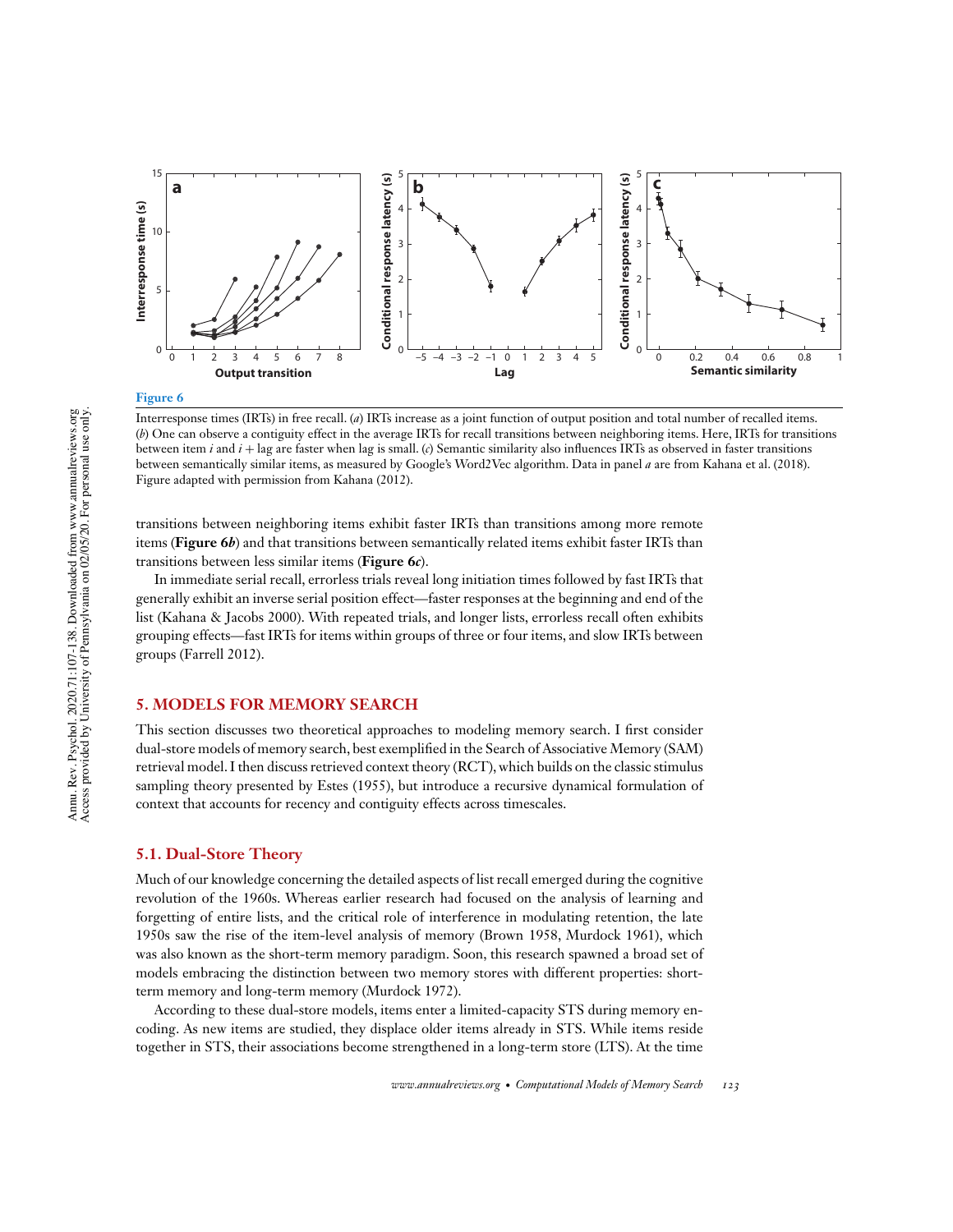of test, items in STS are available for immediate report, leading to strong recency effects in IFR and the elimination of recency by an end-of-list distractor. Primacy emerges because the first few list items linger in STS, thus strengthening their LTS associations. The last few items spend the shortest time in STS, which accounts for the finding that subjects remember them less well on a postexperiment final free recall test (Craik 1970).

Atkinson & Shiffrin (1968) presented the most influential early dual-store model. Shiffrin and colleagues advanced this research in subsequent papers that developed the SAM model discussed below (e.g., Shiffrin & Raaijmakers 1992). Because SAM set the standard for future theories of memory search, and because it remains a benchmark model to this day, I provide an overview of the model's mechanisms and discuss how it gives rise to many of the benchmark phenomena discussed above.

**5.1.1. Encoding processes. Figure 7***a* illustrates the encoding process as a list of words is studied for a subsequent recall test. As the word *House* is encoded, it enters the first of four positions in STS (the size of STS is a model parameter). When *Shoe* is encoded, it takes its place in the first position, pushing *House* into the second position. This process continues until STS is full, at which point new studied items displace older ones in STS. The matrices in **Figure 7** illustrate how rehearsal in STS modifies the strengths of associations in LTS. SAM assumes that for each unit of time that an item,  $i$ , spends in STS, the strength of its association to context,  $S(i)$ , context) increases. Rehearsal also increases the strength of the associations among items in STS; specifically, the model increments  $S(i, j)$  and  $S(j, i)$  (possibly by different values) for each time step that items *i* and *j* co-occupy STS. SAM also includes a parameter to increment the self-strength of an item. This parameter plays an important role in modeling recognition, but not recall data. Parameters that determine the learning rates for each type of association (item-to-item, item-to-context, and self-strength) can be estimated by fitting the model to behavioral data.

**5.1.2. Retrieval processes.** In immediate recall, SAM first reports the contents of STS (**Figure 7***b*). Next, SAM begins the search of LTS using context as a retrieval cue, with the probability of an item being sampled depending on the strength of the association between context and that item. One of the words that has not already been recalled from STS is sampled with a probability that is proportional to the strength of the items' association with the list context. Sampling probabilistically is analogous to throwing a dart at a dartboard—the larger the area of a given target (corresponding to a candidate item in memory), the more likely you are to hit it. In this example, *House* and *Tree* have the highest probability of being sampled, followed by *Dog*, as determined by the amount of time these items occupied STS. **Figure 7***b* also illustrates the function that relates cue-to-target strength to the probability that a sampled item will be subsequently recalled. Stronger cues lead to higher probabilities of recalling sampled items. The weight matrix in **Figure 7***b* indicates that successful recall of *Tree* further strengthens its association with context in episodic LTS. After successfully recalling an item, the model assumes that the recalled item combines with context as a compound cue for subsequent sampling and recall, following a similar process as described above. Regardless of an item's strength of association with context, with other retrieved items, or with both, SAM assumes that an item that was previously recalled cannot be recalled again within a given trial. When retrieval cues lead to successful recall, the strengths of the item's associations with the retrieval cues are incremented in LTS. SAM assumes that recall terminates after a certain number of failed recall attempts.

**5.1.3. Model extensions and evaluation.** SAM accounts for many recall phenomena, including serial position effects (**Figure 2**), dissociations between recall of recency and prerecency items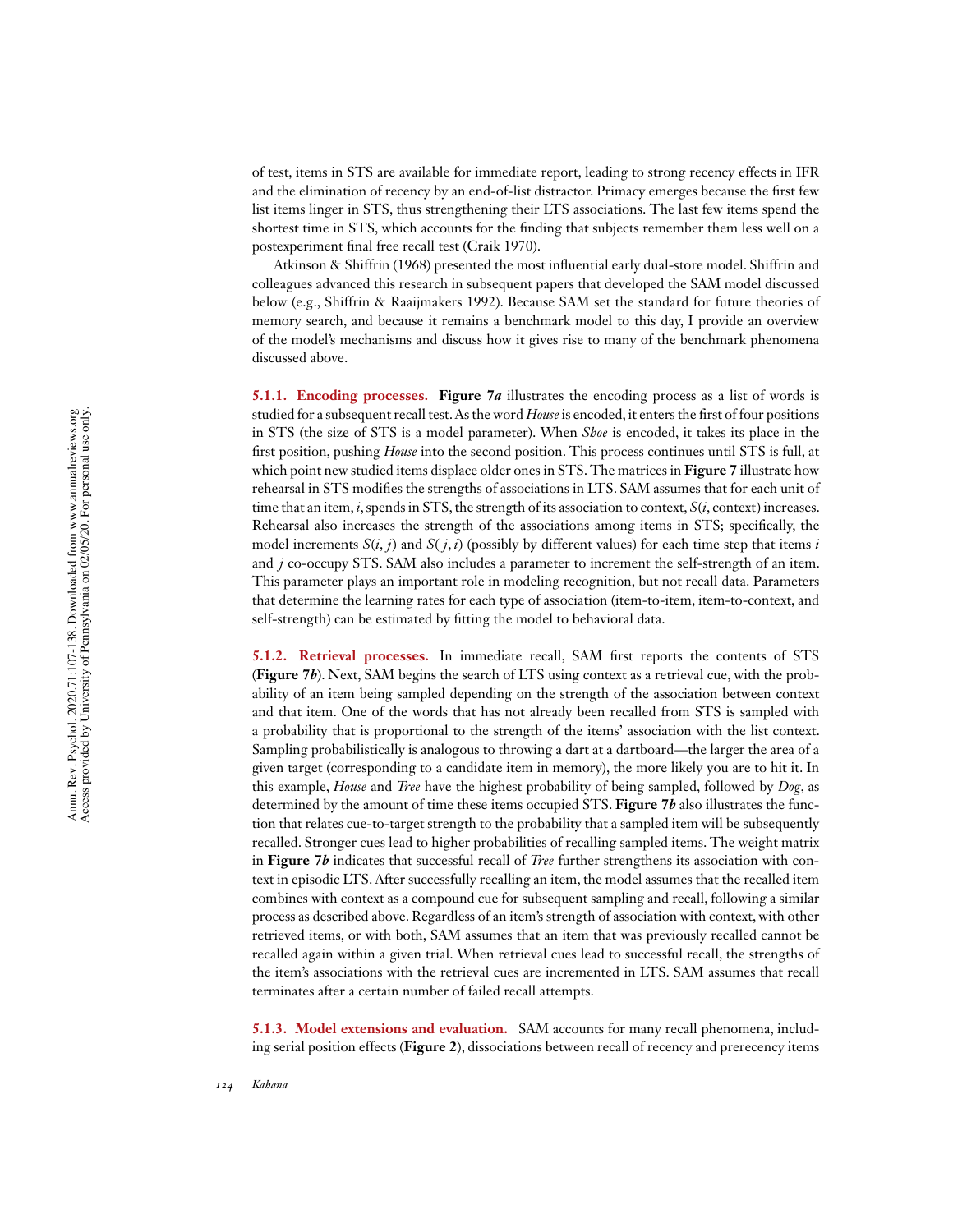### **a** Encoding



## **Figure 7**

The Search of Associative Memory model. (*a*) Schematic of the encoding process ( *from left to right*). Each word enters short-term store (STS), which can hold up to four items. When STS is full, new words probabilistically knock out older ones. While words reside in STS, the associations among them strengthen in long-term store (LTS), as shown in the matrices with shaded boxes and rows and columns labeled by the first letter of each word. The shading of the cells represents the strength of a particular association: between list items (each denoted by its first letter), between list items and context, or between a list item and itself (darker shading indicates stronger associations). X denotes an item that was not in the study list. The row labeled "Ctxt" represents the associative strengths between each item and the list context. Across the four matrices, the strengths of the associations change as each item is encoded. The matrix labeled "Semantic memory" shows the strength of preexisting semantic associations that are presumed not to change over the course of item presentation. (*b*) Retrieval begins with recall of items in STS and continues with a search of LTS cued by context and previously recalled items. Recalling an item from LTS involves first probabilistically selecting candidate items for potential recall and then probabilistically determining whether the candidate item is recalled. Recall ends after a certain number of retrieval failures. Figure adapted with permission from Kahana (2012).

(**Figure 2**), contiguity effects (**Figure 4**), and IRTs (**Figure 6**). Versions of SAM allow contextual associations to change gradually as items are studied or recalled (Mensink & Raaijmakers 1988) and add a separate semantic LTS that works together with the contextually based (i.e., episodic) LTS (Kimball et al. 2007, Sirotin et al. 2005). These additions enable SAM to account for category clustering, semantic organization of recall, intrusions, spacing effects, and false memory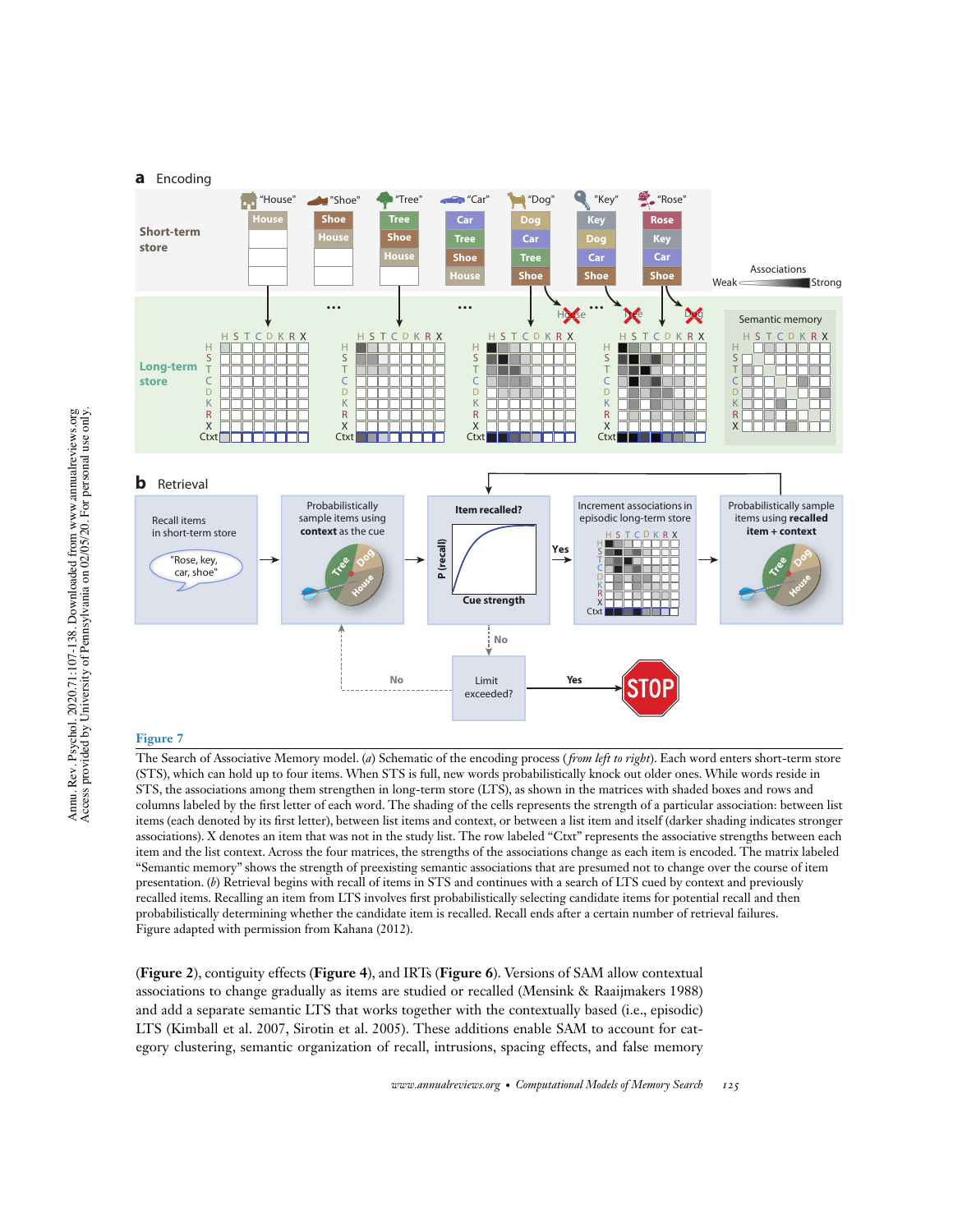effects, among other phenomena. Because STS is responsible for both recency and contiguity effects, SAM predicts that both should be disrupted in CDFR, contrary to the finding that recency and contiguity persist across timescales (**Figures 3** and **4**). Indeed, both recency and contiguity persist across very long timescales, extending to memory for new stories and autobiographical events spanning many months and even years (Moreton & Ward 2010, Uitvlugt & Healey 2019). These findings challenge the view that recency and contiguity effects reflect short-term memory processes, such as rehearsal or persistence of representations in working memory.

The following subsection discusses RCTs of memory search. These theories emerged as a response to the challenges facing dual-store theories, such as SAM. Although RCT eschews the distinction between short-term and long-term memory processes, it nonetheless embodies several core ideas of the SAM retrieval model, most notably a dynamic cue-dependent retrieval process guided by multiple prior representations.

# **5.2. Retrieved Context Theory**

Contextual drift formed the core idea of Estes's (1955) stimulus sampling theory and Bower's (1967, 1972) multiattribute theory of recognition memory. According to these early formulations, a randomly drifting representation of context (Equation 6) helped explain the phenomena of forgetting and spontaneous recovery of previously learned associations after a delay (Estes 1955). Glenberg & Swanson (1986) suggested that an evolving context representation could explain the phenomenon of long-term recency (**Figure 3**), and Mensink & Raaijmakers (1988) demonstrated how a variable context signal in the SAM model could account for the major results obtained in studies of associative interference. Whereas these earlier formulations saw context as a cue for items, they did not explicitly consider items as a cue for context. That is, drifting contextual representations changed the accessibility of items, but item retrieval did not systematically alter the state of context.

RCT (Howard & Kahana 1999, 2002a) introduced the idea that remembering an item calls back its encoding context, which in turn serves as a retrieval cue for subsequent recalls. At its most basic level, this theory proposes that items and context become reciprocally associated during study: Context retrieves items, and items retrieve context. But because context is drifting through a high-dimensional space, and because such a drift process is correlated with the passage of time, contextual retrieval embodies the essential feature of episodic memory, which is the ability to jump back in time to an earlier contextual state. This contextual retrieval process, in cuing subsequent recalls, can generate the contiguity effect illustrated in **Figure 4**. That is, retrieving the context associated with item *i* triggers memories of items studied in similar contexts, such as items *i* − 1 and  $i + 1$ .

**5.2.1. Context evolution and the bidirectional associations between items and context.** RCT conceives of context as evolving due to the nature of experience itself, rather than as a result of a random input to a stochastic process. We thus begin by writing down a general expression for the evolution of context:

$$
\mathbf{c}_i = \rho_i \mathbf{c}_{i-1} + \beta \mathbf{c}^{\mathbf{N}}, \tag{8}
$$

where  $\mathbf{c}^{\text{IN}}$  is an as-yet-unspecified input to context and  $\rho_i$  is a constant ensuring that  $||\mathbf{c}_i|| = 1$ . As the learner encodes or retrieves an item, RCT assumes that new associations form, both between the item's feature representation and the current state of context (stored in the matrix *M*FC) and between the current state of context and the item's feature representation (stored in the matrix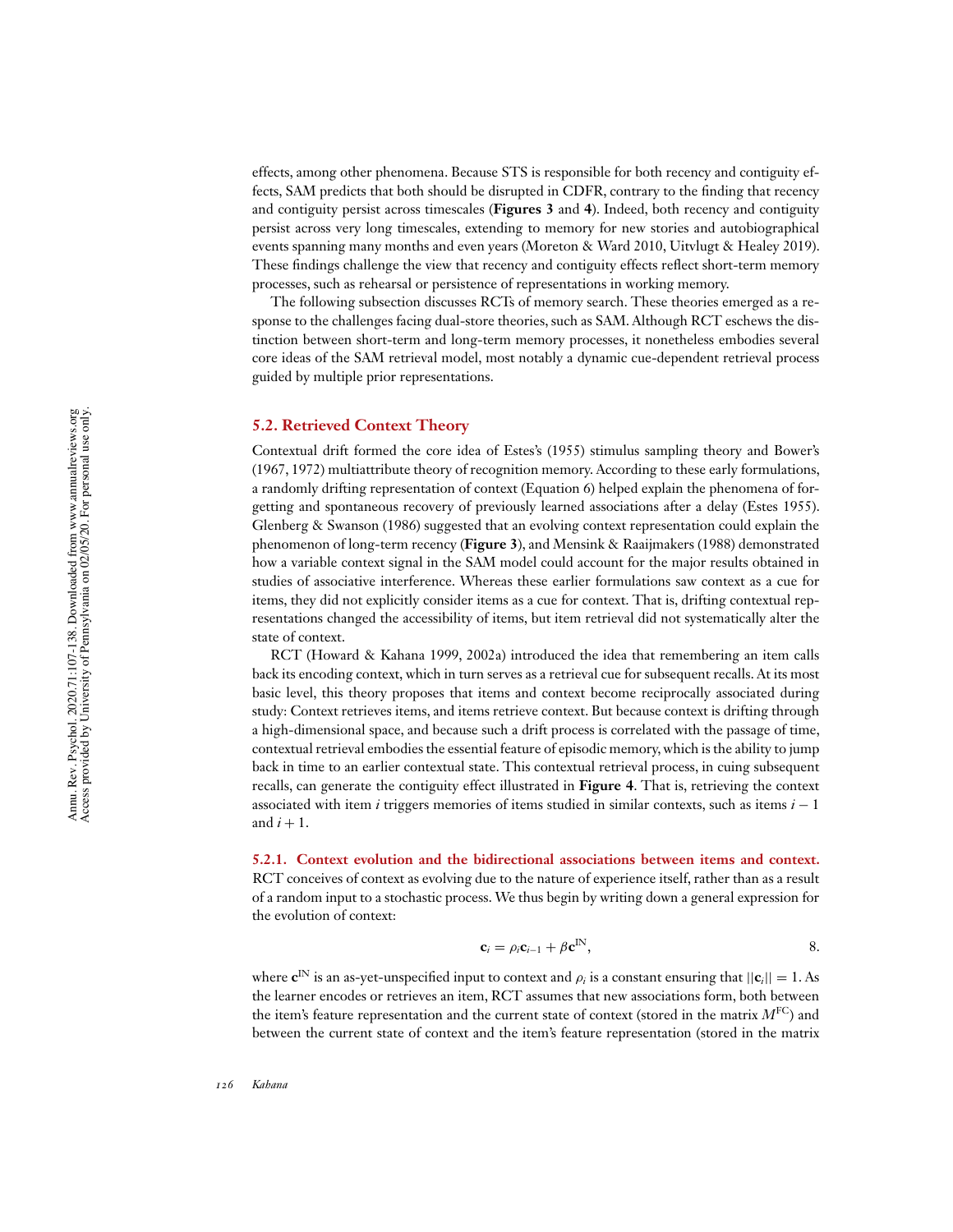*M*CF). These associations follow a Hebbian outer-product learning rule, as in earlier models of associative memory. Specifically, we can write the evolution of these associative matrices as

$$
M_t^{\text{FC}} = M_{t-1}^{\text{FC}} + \gamma_{\text{FC}} \mathbf{c}_{i-1} \mathbf{f}_i^{\top},
$$
  
\n
$$
M_t^{\text{CF}} = M_{t-1}^{\text{CF}} + \gamma_{\text{CF}} \mathbf{f}_i \mathbf{c}_{i-1}^{\top},
$$
\n
$$
(9)
$$

where the  $\gamma_{FC}$  and  $\gamma_{CF}$  parameters determine the learning rates for item-to-context and contextto-item associations, respectively. Through these associative matrices, presentation or recall of an item evokes its prior associated contexts, and cuing with context retrieves items experienced in overlapping contextual states.

In RCT, the currently active item, f, retrieves (a weighted sum of) its previous contextual states via the *M*FC matrix, which in turn serves as the input to the context evolution equation:  ${\bf c}^{IN} = M^{FC} {\bf f}_i$ . Normalizing this input and replacing the expression in Equation 8 yield the recursion

$$
\mathbf{c}_i = \rho_i \mathbf{c}_{i-1} + \beta \frac{M^{\text{FC}} \mathbf{f}_i}{||M^{\text{FC}} \mathbf{f}_i||},
$$
 10.

where model parameter  $\beta$  governs the rate of contextual drift (a large value of  $\beta$  causes context states to decay quickly). During list recall, or when items are repeated, context recursively updates on the basis of the past contextual states associated with the recalled or repeated item.<sup>2</sup> Because context is always of unit length, it can be thought of as a point on a hypersphere, with β determining the distance it travels with the newly presented item and  $M<sup>FC</sup>f<sub>i</sub>$  determining the direction of travel.

In simulating list recall experiments, RCT initializes the context-to-item and item-to-context associative matrices with preexperimental semantic associations, as defined by a model of semantic memory. In this way, the context retrieved by a just-recalled item supports the subsequent retrieval of semantically related items. Polyn et al. (2009) introduced this initialization to model the effects of semantic organization on memory (**Figures 4***b*, **5***c*, **6***c*). Lohnas et al. (2015) extended the Polyn et al. model by allowing the associative matrices and the context vector to accumulate across many lists, thereby allowing the model to simulate data on intrusions.

**5.2.2. Retrieval processes.** RCT models free recall by using the current state of context as a cue to retrieve items, via associations stored in the *M*CF matrix:

$$
\mathbf{f}_t^{\mathbf{IN}} = M^{\mathbf{CF}} \mathbf{c}_t.
$$

The resulting  $f_t^{\text{IN}}$  gives the degree of support, or activation, for each item in the model's lexicon. Different implementations of RCT have used different models to simulate the recall process. Several early papers (e.g., Howard & Kahana 1999) used a probabilistic choice rule similar to the sampling rule in SAM, but then one must propose a specific rule for recall termination. Sederberg

<sup>&</sup>lt;sup>2</sup>Prior to proposing the recursion in Equation 10, Howard & Kahana (2002a) considered the simpler idea that items themselves form the input to context, as given by  $\mathbf{c}^{IN} = \mathbf{f}_i$ . Although this formulation had several desirable properties, it failed to capture the idea that context includes more than the perceptual and conceptual features of an item, but rather embodies its history of prior associated states. For example, when studying the word *chocolate*, one would be expected to update context with its past associated mental representations. Similarly, when recalling *chocolate*, both the encoding context of the study list and the past associations should come to mind.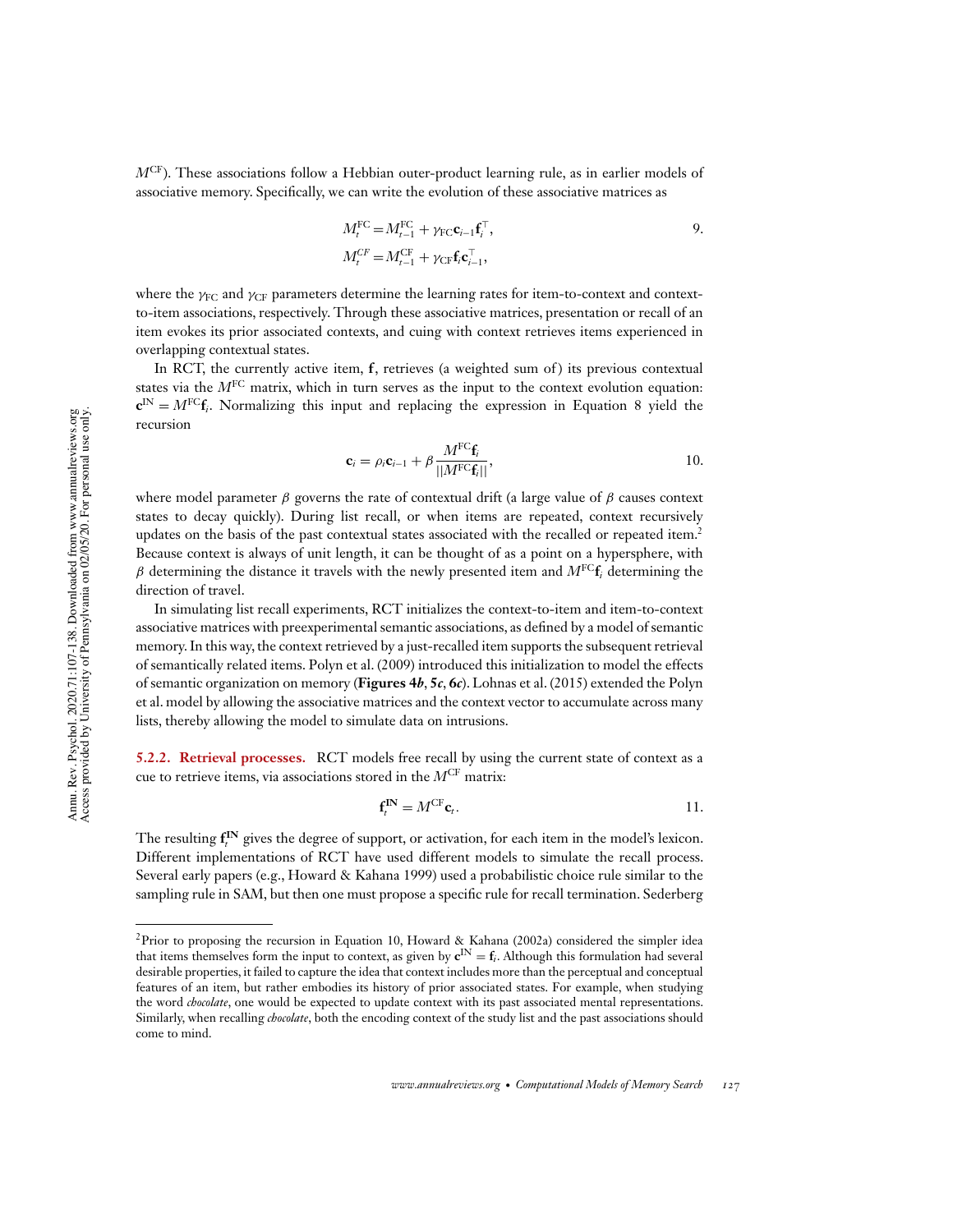et al. (2008) modeled the recall process as a competition among racing accumulators (one for each candidate recall) on the basis of the decision model proposed by Usher & McClelland (2001). In this model, the activation of each candidate item evolves according to a discrete Ornstein– Uhlenbeck process:

$$
\mathbf{x}_n = (1 - \tau \kappa - \tau \lambda \mathbf{N}) \mathbf{x}_{n-1} + \tau \mathbf{f}_t^{\mathbf{IN}} + \epsilon, \qquad 12.
$$

where **x***<sup>n</sup>* is a vector with one element for each retrieval candidate.When the retrieval competition starts, all elements are set to zero (i.e.,  $\mathbf{x}_0 = \mathbf{0}$ ), and the initial activation of each item is used as its starting point in the race to threshold.  $\tau$  is a time constant,  $\kappa$  is a parameter that determines the decay rate for item activations, and  $\lambda$  is the lateral inhibition parameter, scaling the strength of an inhibitory matrix **N** that subtracts each item's activations from all of the others except itself.  $\epsilon$  is a random vector with elements drawn from a Gaussian distribution with  $\mu = 0$  and  $\sigma = \eta$ . The first word whose accumulator crosses its threshold, prior to the end of the recall period, wins the competition. Use of this leaky competitive accumulator model to simulate recall allowed RCT to generate realistic IRT data, matching several empirical phenomena (Polyn et al. 2009). However, it is possible that other competitive choice models, or nonlinear network models, could also enable RCT to account for IRT data.

**5.2.2.1.** Postretrieval editing. Cuing memory with context generates the first response in a list recall experiment. The winner's representation is reactivated on *F*, allowing the model to retrieve the contextual state associated with the item and update the current context. Before the item is actually output by the model, however, it undergoes a postretrieval editing phase, consistent with the observation that people often report thinking of items that they do not overtly recall during free recall experiments (Wixted & Rohrer 1994). Editing is accomplished by comparing the context representation retrieved by the candidate item with the currently active context representation (Dennis & Humphreys 2001):

$$
\mathbf{c}_{t+1}^{\mathrm{IN}} \cdot \mathbf{c}_t. \tag{13}
$$

Because associations are formed between items and the context that prevailed when they were originally presented, true list items will tend to retrieve a context that is similar to the context that prevails during retrieval. The match between retrieved context and the current context will depend on how much contextual drift has occurred between the original presentation and the recall event. Relatively little drift will have occurred for items that were actually presented on the current list, whereas considerable drift will have occurred for items that were presented on earlier lists. Thus, on average, accurate recalls will produce a higher value than either PLIs or extralist intrusions. If the comparison returns a value that is beneath a threshold parameter, the item is rejected. Once an item is either recalled or rejected, another recall competition begins. This series of competitions continues until the end of the recall period, at which point the next trial begins.

*5.2.2.2. Repetition suppression.* When attempting to recall items learned in a given context, subjects very rarely repeat themselves, even though the items they have already recalled are presumably among the strongest in memory. Lohnas et al. (2015) addressed this observation by incorporating a repetition suppression mechanism into their implementation of RCT. Specifically, they dynamically set the retrieval threshold of each item as the recall period progresses to allow items that were recalled earlier in the period to participate in, but not dominate, current retrieval competitions. At the beginning of the recall period, each item *i* has a threshold of  $\Theta_i = 1$ . If item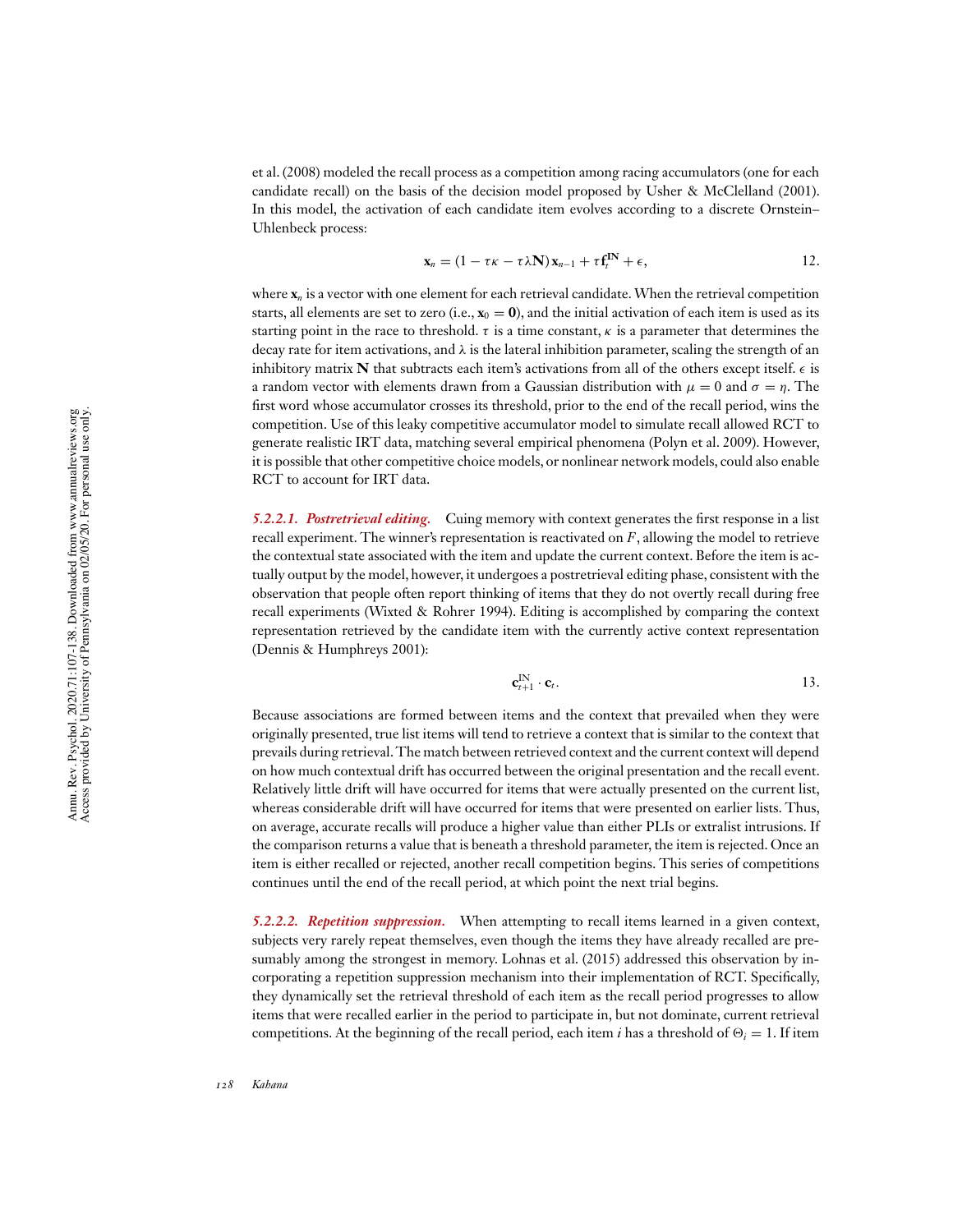*i* is retrieved, its threshold is incremented by a value  $\omega$  and then gradually returns to one with subsequent recalls:

$$
\Theta_i = 1 + \omega \alpha^j, \qquad \qquad 14.
$$

where  $j$  is the number of subsequent retrievals and  $\alpha$  is a parameter between zero and one. The larger the value of  $\alpha$  is, the more intervening retrievals are needed before an already-recalled item is likely to be retrieved again.

**5.2.3. Recency and primacy.** RCT naturally accounts for the classic recency effects observed in many recall tasks because the context at the time of test is most similar to the contexts associated with recently experienced or recalled items. This effect is not dependent on the number of previously studied items. In contrast, increasing list length makes it harder to recall items from earlyand middle-list positions because of increased competition from other list items, consistent with data shown in **Figure 2**. In the accumulator model (Equation 12), the level of activation of a given item determines the degree to which it suppresses the activations of other items, thus increasing the level of competition in the model. However, the recent items are somewhat insulated from this competition because they are strongly activated by the time-of-test context cue in immediate recall. Items retrieved later in the recall sequence are relatively less well activated and thus feel the effects of competition more sharply. In delayed recall, the distractor task will have caused the representation of context to drift away from its state at the end of the studied list. As such, RCT predicts that the recency effect should be greatly diminished following a period of distracting mental activity. In CDFR, the distractors between item presentations will have reduced the overlap in the context representations among all of the list items. However, because recall is a competition based on the relative activations of all of the list items, time-of-test context will produce a large recency effect because all of the items will have been similarly affected by the distractors.

The context-similarity mechanism that gives rise to recency cannot, however, explain the enhanced recall of early-list items (i.e., the primacy effect). The two main sources of primacy effects in free recall are an increased tendency to rehearse items from early serial positions throughout the list presentation (Tan & Ward 2000) and increased attention or decreased competition during the study of early-list items giving rise to better encoding (Sederberg et al. 2006, Serruya et al. 2014). To account for primacy within a model of recall, one must model either the rehearsal process or the change in attention over the course of item presentations, or both. Whereas the SAM model characterizes the rehearsal process, RCT assumes that early-list items attract more attention due to their novelty (see also Burgess & Hitch 1999). This approach is supported by the observation that the major phenomena of free recall (other than primacy) do not appear to depend strongly on rehearsal. Specifically, Sederberg et al. (2006) introduced the scalar  $\phi_i$  factor to describe the recall advantage for items in early serial positions (its value is determined by two manipulable parameters of the model). This factor starts at a value above one; as the list progresses, it decays to one, at which point it has no effect on the dynamics of the model:

$$
\phi_i = \phi_s e^{-\phi_d(i-1)} + 1.
$$
 15.

Here,  $\phi_s$  scales the magnitude of the primacy effect and  $\phi_d$  controls the rate at which this advantage decays with serial position (*i*).

**5.2.4. Contiguity, asymmetry, and compound cuing.** Recalling item **f***<sup>i</sup>* retrieves its associated list context as well as its associated preexperimental context (i.e., the average of contexts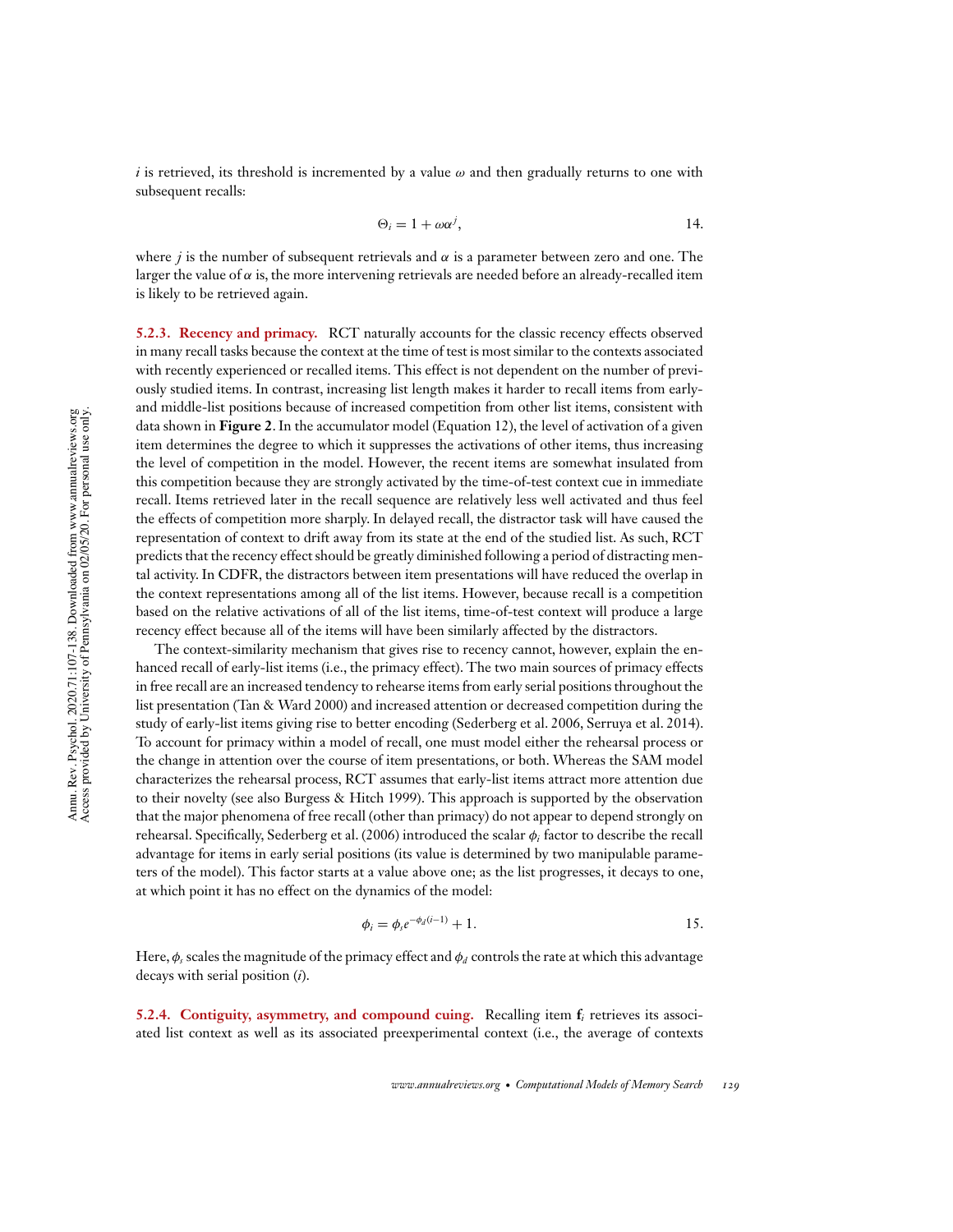experienced prior to the study list). The preexperimental context was the input to the context evolution equation when item  $f_i$  was studied. Following recall of item  $f_i$ , these two components combine with the current state of context to form the new state of context, which in turn cues the next response. Each of these three components will bias retrieval in a particular way. Insofar as the prior state of context contained items from the end of the list, that portion of the context vector will activate recent items. In contrast, the retrieved list context will tend to activate items studied contiguously to the just-recalled item. Because the list context is (approximately) equally similar to the items that preceded and followed it in the list, this component of context will facilitate transitions to neighboring items in a symmetrical manner. In contrast, the retrieved preexperimental context associated with item **f***<sup>i</sup>* was incorporated into the context vector only following the presentation of that item. As such, this component of context will provide a strongly asymmetric cue favoring transitions to subsequent-list items rather than prior-list items. The combined forward-asymmetric and bidirectional cue for subsequent recalls gives rise to the characteristic asymmetric contiguity effect.

In RCT, the contiguity effect arises because recall of an item activates the context that was associated with that item during list presentation, as well as (preexperimental) contexts associated with the item prior to the most recent study list. These retrieved contextual states combine with the current state of context to serve as the retrieval cue for the next response. Because the list context associated with an item overlaps with the encoding context of the item's neighbors, a contiguity effect results. Because the preexperimental context associated with an item overlaps with the encoding context of the item's successors in the list, there is a forward asymmetry in recall transitions. Finally, to the degree that the time-of-test context overlaps with the context of recently studied items, there will be a tendency to make transitions to end-of-list items.

In CDFR, the distractor activity interpolated between study items will diminish the degree to which the context associated with an item overlaps with the context associated with its neighbors. However, because recall is competitive, the overall reduction in the contextual overlap among items will not significantly diminish the contiguity effect. To the extent that the activations of neighboring-list items are greater than the activations of remote-list items, a contiguity effect is predicted. The absolute activations of the items are thus less important than their relative activations.

Due to the recursive definition of context, RCT predicts that multiple prior items serve as part of the cue for the next recalled item. Lohnas & Kahana (2014) tested this compound cuing prediction through a meta-analysis of free recall experiments. Consistent with this prediction, they found that following recall of two temporally clustered items, the next recalled item is more likely to also be temporally clustered.

**5.2.5. Memory and aging.** Healey & Kahana (2016) applied RCT to recall data from younger and older adults. They added a context-similarity model of recognition judgments based on the same mechanism used to filter intrusion errors. They first fitted RCT to data from younger adults, allowing all model parameters to vary; they then identified the smallest subset of parameter changes required to match the older adults' data. This method identified four components of putative age-related impairment: (*a*) contextual retrieval, (*b*) sustained attention (related to the primacy gradient), (*c*) error monitoring (related to rejecting intrusions), and (*d* ) decision noise. **Figure 8***a***–***g* shows that the full model provided a reasonable account of younger adults' recall dynamics and that adjusting the four components mentioned above enabled the model to account for age-related changes in serial position effects, semantic and temporal organization, intrusions, and recognition data.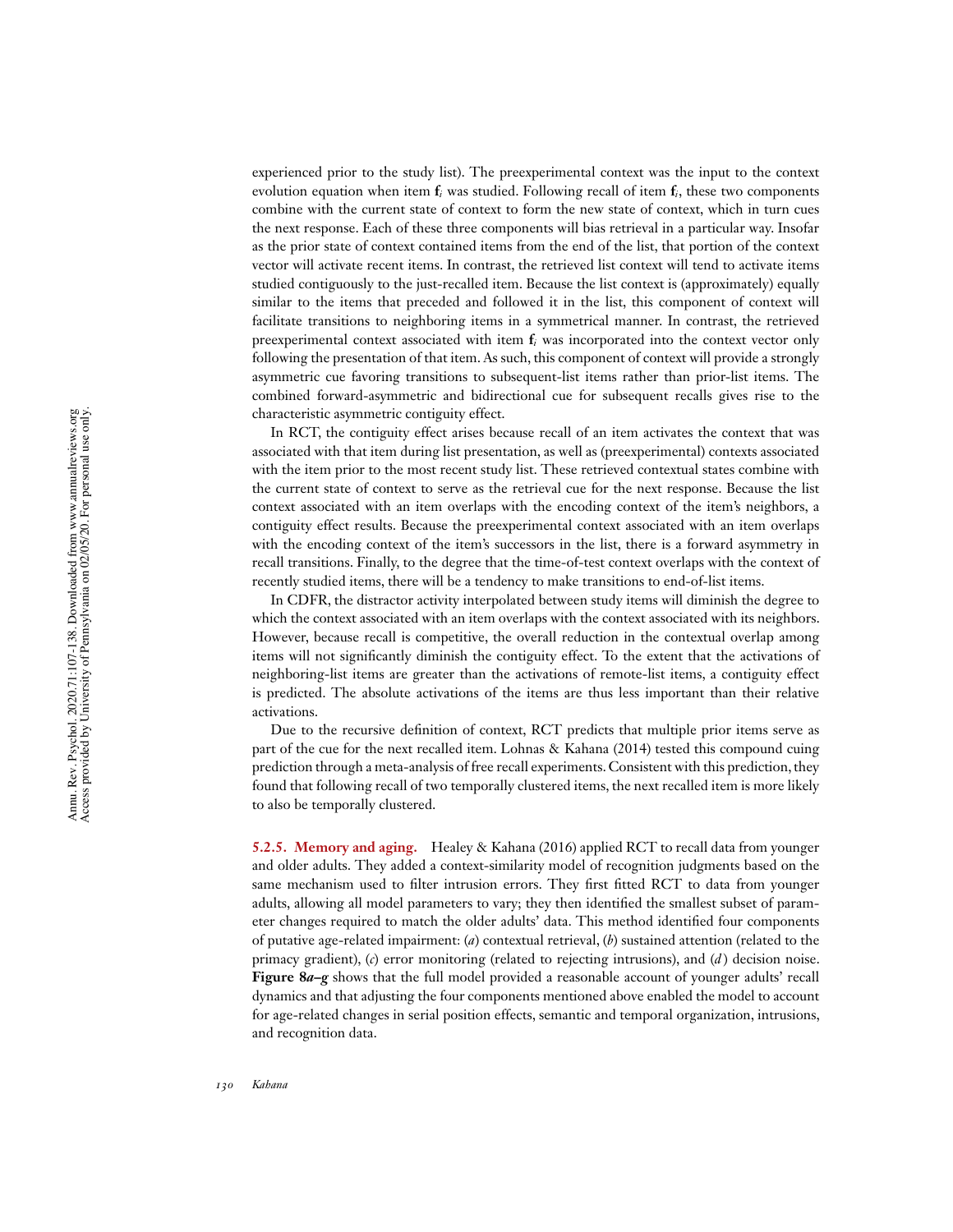

# **Figure 8**

Age-related changes in recall and recognition. (*a*) Serial position. (*b*) Probability of first recall (i.e., the serial position curve for the very !rst recalled item). (*c*) Contiguity effects. (*d* ) Recognition memory hits and false alarms. (*e*) Semantic organization. ( *f*,*g*) Intrusion errors. (*h*) Correlation between intrusions and false alarms. Red lines and bars represent data from older adults, and blue lines represent data from younger adults. Solid lines with filled symbols or filled bars show subject data, and broken lines with open symbols or unfilled bars show retrieved context theory simulations (Healey & Kahana 2016). Abbreviations: ELI, extralist intrusion; NS, nonsignificant; PLI, prior-list intrusion. Figure adapted with permission from Kahana (2012).

RCT provides a natural mechanism for simulating recognition memory judgments. Specifically, a recognition test probe will retrieve its associated context state in exactly the same way that items retrieve their associated contexts during encoding and retrieval. Comparing this reinstated context with the current state of context provides a measure of the match between the current context and the encoding context of the item, which can then drive a recognition decision. Healey & Kahana (2016) introduced this mechanism, proposing that subjects judge an item as "old" when  $\mathbf{c}_{t+1}^{\text{IN}} \cdot \mathbf{c}_t > c_{\text{recog}}$ . If endorsed as "old," the item's associated context is integrated into the current state of context (see Equation 10). The authors assumed that context updating did not occur for "new" judgments.

Healey & Kahana (2016) demonstrated that this recognition model could account for the pattern of hits and false alarms observed for younger and older adults. Moreover, they suggested

 Access provided by University of Pennsylvania on 02/05/20. For personal use only. Amu. Rev. Psychol. 2020.71:107-138. Downloaded from www.annualreviews.org<br>Access provided by University of Pennsylvania on 02/05/20. For personal use only. Annu. Rev. Psychol. 2020.71:107-138. Downloaded from www.annualreviews.org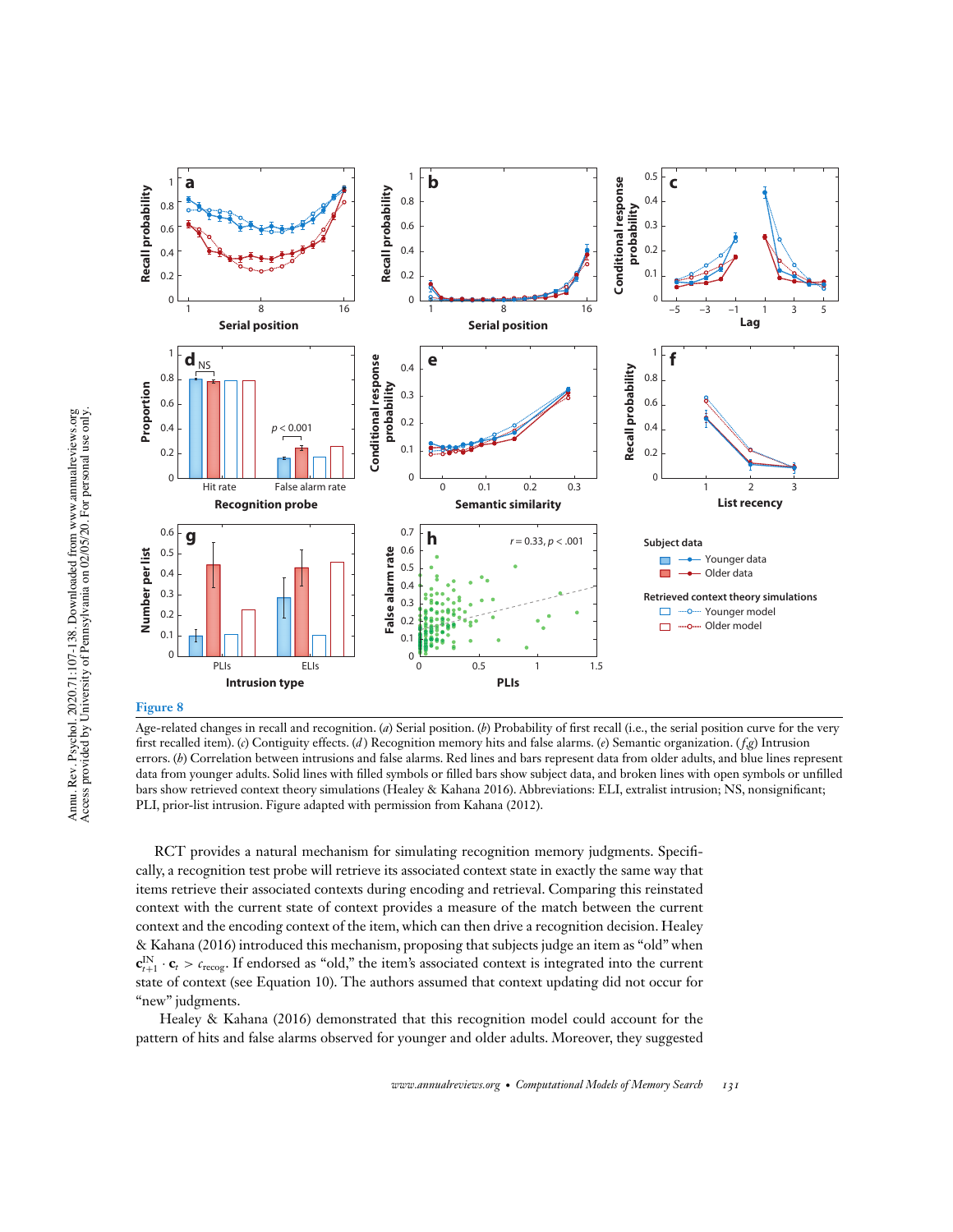that the common modeling assumptions behind recognition and the rejection of intrusions should lead to a novel and testable prediction: specifically, that subjects who commit more intrusions in free recall should also commit more false alarms in item recognition. Confirming this prediction, they found a significant positive correlation between intrusion rates in free recall and false alarm rates in recognition (**Figure 8***h*).

**5.2.6. Recall in the list-before-last paradigm.** Unlike traditional free recall, where subjects search their memory for items on a just-presented list, a recall procedure introduced by Shiffrin (1970) probes memory for items learned in more remote contexts. On each trial, he asked subjects to recall the items from the list before last (LBL). In this method, subjects would study list *n*, then recall list *n* − 1, then study list *n* + 1, then recall list *n*, and so on. Although challenging, subjects are able to do this task, recalling many more items from the target list than from the intervening list. Because cuing memory with time-of-test context will retrieve items from the most recent (intervening) list, it is not clear whether RCT can accommodate subjects' ability to recall items from the (target) LBL. Indeed, Usher et al. (2008) cited the lack of a directly retrievable list context as a shortcoming of RCT.

Lohnas et al. (2015) examined whether existing mechanisms in RCT could account for LBL recall. RCT's postretrieval editing process (Equation 13) allows the model to filter out responses from the intervening list until an item associated with the target-list context is retrieved. When an item is retrieved, the context retrieved by that item is compared with the current state of context. The model can use the similarity between retrieved context and current context as a filter for rejecting items if they are deemed either too similar to have been in the LBL or too dissimilar to have been in the current experiment. Lohnas et al. assumed that LBL recall initiates with the first retrieved item whose context similarity falls in the appropriate range. Retrieval of this item's context serves to cue the next recall, and subsequent recalls follow as in regular free recall.

Lohnas et al. applied this model to data from an LBL study reported by Jang & Huber (2008). On half of the lists in their experiment, subjects skipped the recall phase between lists, pausing rather than recalling the LBL. In all cases, subjects recalled a smaller fraction of items when the target list was long than when it was short. However, lengthening the intervening list reduced target recall only in the pause condition. RCT predicts the target-list length effect because long target lists have more items associated with a similar contextual cue than the short target lists. Thus, when target-list context is reinstated, target-list items have stronger activation values in the decision competition than items from other lists, and with longer target-list length there will be more such target-list items. A decision process including more items with strong activations is functionally equivalent to a decision process with more items competing, resulting in proportionally fewer target-list recalls in longer lists. However, in the recall (between successive lists) condition, increasing the length of the intervening list did not reliably reduce recall of target-list items. RCT accounts for this result because, during the post-target-list recall period, context states of target-list items (list *n* − 1) and earlier-list items (list *n* − 2) are retrieved, which serve to reduce the influence of the intervening-list items. So long as at least one item was retrieved during that prior recall period, irrespective of what list it came from, RCT yielded a null effect of interveninglist length. RCT predicts that the proportion of intervening-list intrusions (which is low overall) is greater with recall between lists (**Figure 9***b*).With a pause between lists, RCT covertly retrieves more intervening-list intrusions prior to discovering the target list. These items are assigned a higher threshold for subsequent retrievals (Equation 14), reducing the set of recallable intervening items.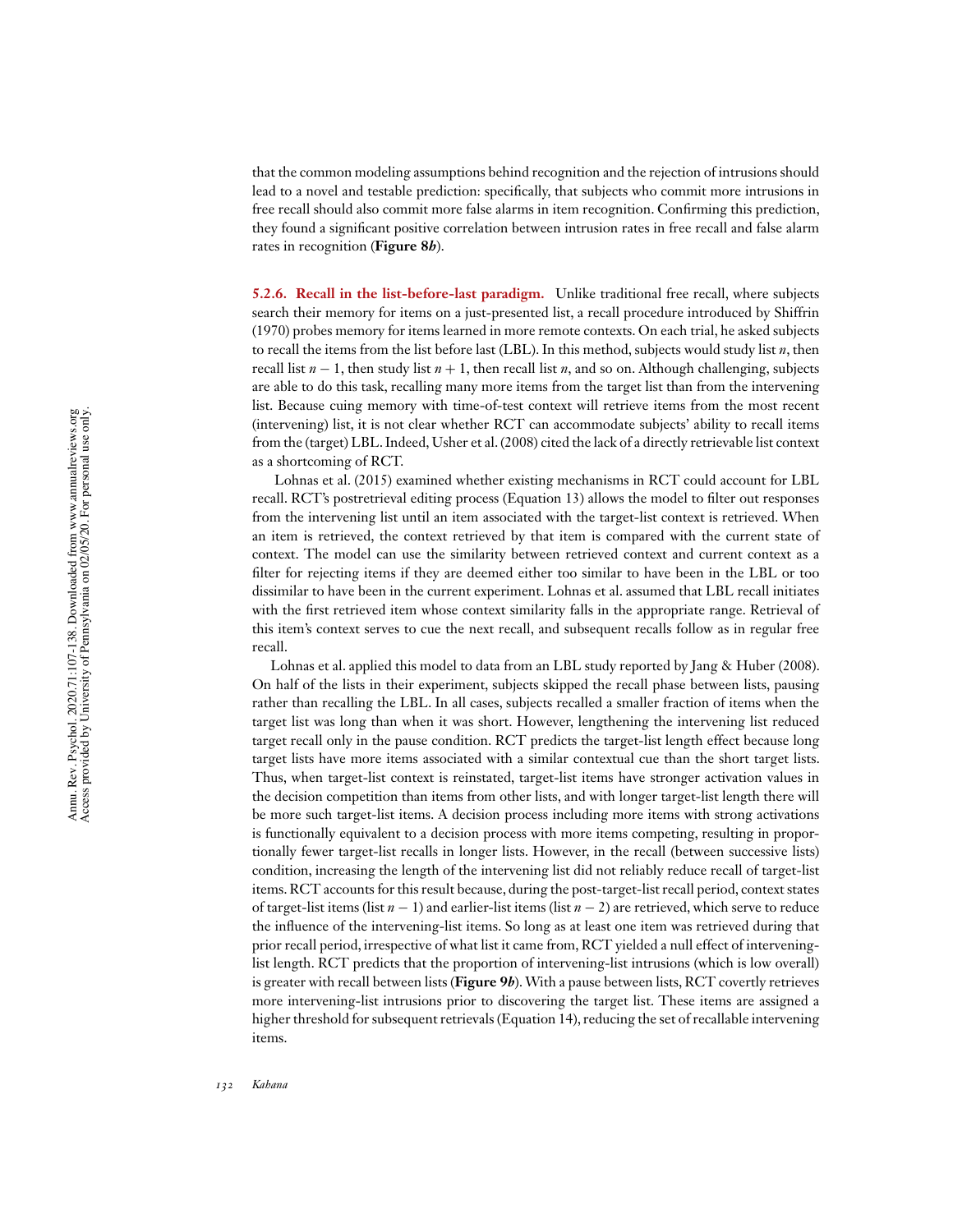

### **Figure 9**

Recalling the list before last. (*a*) Recall as a function of target- and intervening-list lengths in the recall and pause between list conditions. (*b*) Intervening-list intrusions in recall and pause conditions. Diamonds indicate retrieved context theory fits to the data (Lohnas et al. 2015). Figure adapted with permission from Kahana (2012).

# **6. CONCLUSIONS AND OPEN QUESTIONS**

There has now been sufficient convergence among models that it is possible to identify the key modeling assumptions required to account for many recall phenomena. The cue-dependent nature of memory retrieval, which draws support from a wealth of experimental data, lies at the core of virtually every model of memory. Analyses of retrieval dynamics provide particularly strong evidence for cue-dependent retrieval: Following recall of a given item, subjects tend to recall items with similar temporal, semantic, source, spatial, or affective attributes. The retrieved context models and dual-store models discussed here, as well as other important classes of models, such as those based on chunking (Farrell 2012), all embody the principle of cue-dependent retrieval, and each of these models provides a good account of many benchmark findings on recall organization.

To characterize the cue-dependent nature of memory retrieval, we need to model the similarity relations among memories. Thus, I began the discussion of memory models with an analysis of the multidimensional nature of memories, often modeled as vectors of features. I then defined a similarity function based on the geometric distances among item vectors and examined how summed similarity models account for the basic features of recognition memory.

Students of memory have long embraced the distinction between content and context, recognizing that memories become associated with an ever-changing tapestry of background elements, and that forgetting often occurs when the context prevailing at time of test no longer matches the context in which an experience was encoded. In memory search paradigms such as free recall, context forms an important cue for retrieval (i.e., the list) and contextual cuing reduces associative interference caused by similar items that occurred in other lists. At this point, nearly all models of memory search have come to include an explicit representation of item or list context. Whereas a representation of list context can help focus retrieval on a target list (e.g., Davelaar et al. 2005), a dynamic representation of temporal context can also account for the persistence of recency and contiguity across multiple timescales (Sederberg et al. 2008).

Memory search does not go on indefinitely. At a certain point, people stop recalling, either because they run out of time or because they cannot easily recall additional items. Several models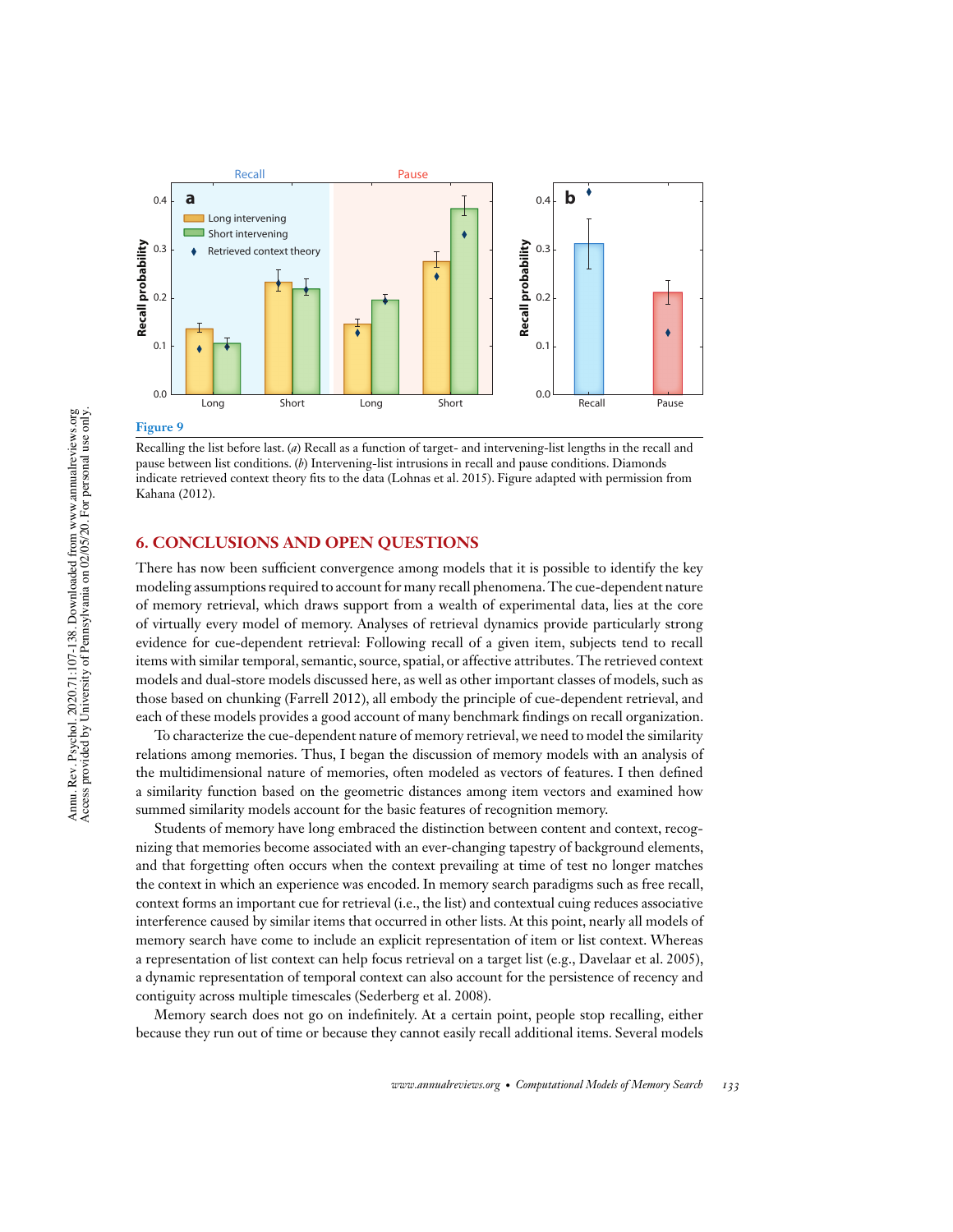posit that memory search terminates after a certain number of retrieval failures (Farrell 2012, Raaijmakers & Shiffrin 1981, Sirotin et al. 2005). Models that generate IRTs terminate recall when the retrieval period ends (e.g., Healey & Kahana 2016, Lohnas et al. 2015, Sederberg et al. 2008). But retrieval failures also play a critical role in determining search times. This occurs not only because failed retrievals take time but also because they result in a poor cue for subsequent recalls, leading subjects to find themselves in a mental cul-de-sac, without any strong cues for the remaining recall candidates (Miller et al. 2012).

In recalling a list of words, subjects rarely repeat items that they have already recalled. Given that subjects are most likely to recall those items that possess strong retrieval cues (and which were encoded well), it is perhaps surprising that repetitions occur so infrequently. Without some way of suppressing retrieval of already-recalled items, many models would repeatedly sample the same items over and over again. Whereas many recall models have simply excluded repetitions as candidates for recall, some models (e.g., Healey & Kahana 2016, Lewandowsky & Farrell 2011, Lohnas et al. 2015) assume that recalling an item temporarily increases its recall threshold, making subjects less likely to recall that item for a period of time. This suppression effect gradually dissipates, allowing subjects to repeat a previously recalled item following the recall of several other nonrepeated items, as observed in the data. Alternatively, subjects may use a context-similarity mechanism, rather than response suppression, as a means of editing out repetitions. Although this idea has not been rigorously explored, it is analogous to the Lohnas et al. approach to modeling data from the LBL paradigm.

Data on recall transitions reveal a striking forward asymmetry (**Figure 4***a*). In both chaining and dual-store recall models, researchers have employed a scaling factor to boost the strengths of forward associations (Sirotin et al. 2005, Solway et al. 2012). Chunking models naturally predict asymmetric retrieval because retrieval of a chunk is assumed to produce forward serial recall of the items within the chunk (Farrell 2012). According to RCT, the forward bias in contiguity arises because recall of an item retrieves both the context stored during list presentation (which is similar to both the prior- and subsequent-list items) and the preexperimental contextual states associated with the item. Because the preexperimental contextual state associated with an item is added to the context vector at the time of the item's encoding, that part of the retrieved context is similar to the contextual states associated with subsequent-list items but not prior-list items. Thus, the context retrieved by an item includes a symmetric component (the contextual state associated during list presentation) and an asymmetrical component (the preexperimental contextual states), which combine to produce the forward asymmetry in the contiguity effect.

Perhaps the most widely debated theoretical mechanism in models of memory search is that of a phonological short-term memory buffer. The exact nature of such a buffer varies from model to model, but a common feature of buffer models is that they impose a specific timescale on both the recency and contiguity effects owing to the size of the buffer. These models are thus challenged by data on the persistence of both recency and contiguity across timescales. By contrast, these models can neatly account for experimental dissociations between recency and contiguity measured at different timescales. One can easily imagine a model in which recency and contiguity are partially accounted for by the operation of a phonological buffer. In such a hybrid model, contextual dynamics may produce both recency and contiguity to some extent, but phonologically based rehearsal processes may enhance one or both of these effects.

Another potential ingredient is linguistic organization, or other types of chunking or grouping processes. Subjects report using these strategies, and it would be odd if such strategic activities did not affect retrieval dynamics. Models that do not include these mechanisms provide a fairly comprehensive account of temporal clustering effects, but grouping effects do exist and call for additional mechanisms (Farrell 2012).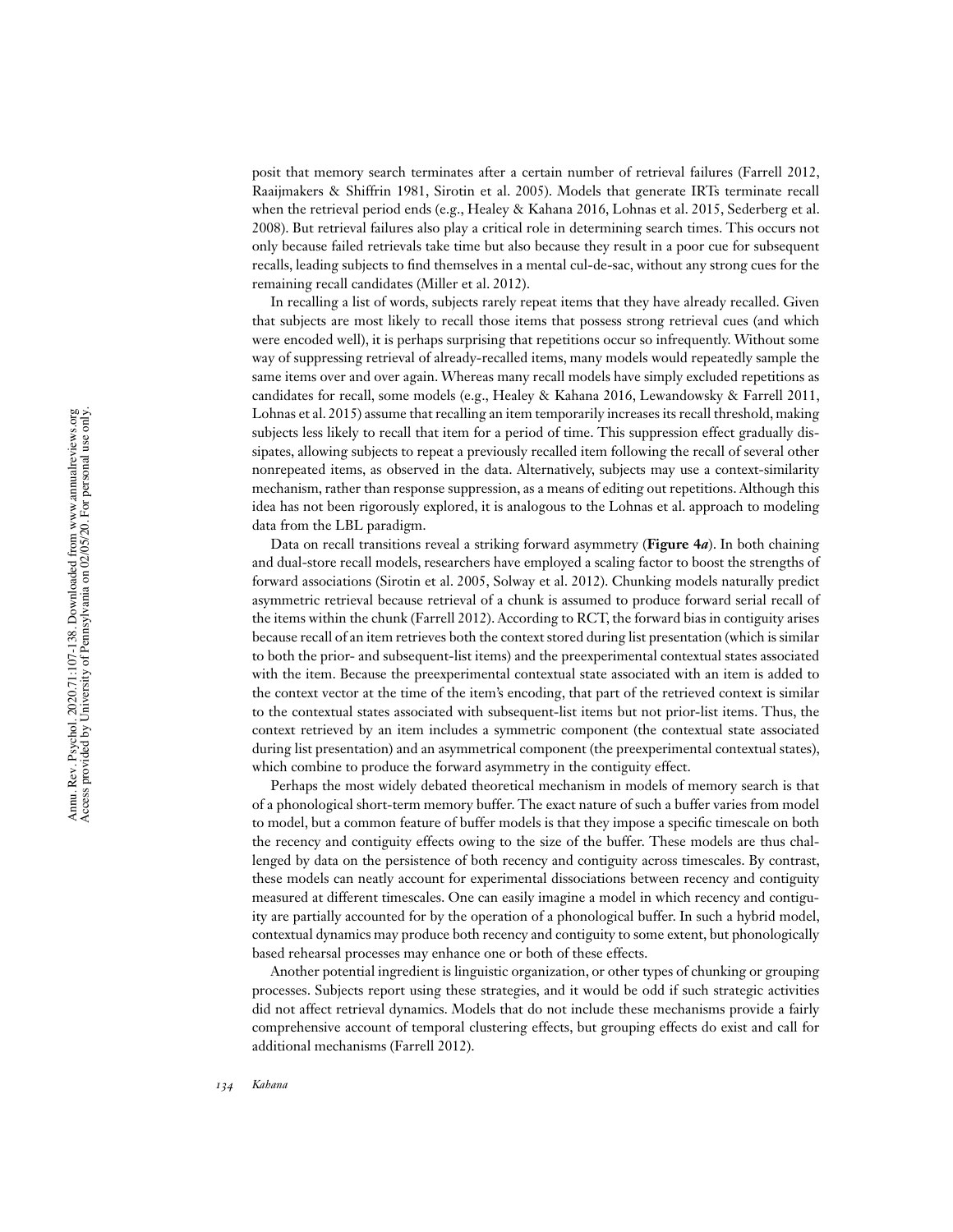Finally, several recent models have advanced the idea that variability in memory encoding is not simply a result of stochastic variation in attention or learning parameters, but rather that the memory system uses prediction to control the learning of new information and the way in which memories are organized into specific events (e.g., Gershman et al. 2012). This research offers great promise in linking models of reinforcement learning and models of episodic memory and, moreover, extends the explanatory scope of memory search models far beyond the confines of laboratory list memory tasks. In particular, these models will allow theorists to make specific predictions about how subjects recall naturally occurring events, such as narratives and films, and we are beginning to see important progress in this regard (Franklin et al. 2019).

The foregoing list is far from complete. Memory search is a highly complex process, and it is likely that a successful model will include additional ingredients beyond those named above. Although it is beyond the scope of this review, neural measures taken during memory search tasks can provide vital evidence to help distinguish among theories as well as to suggest missing theoretical mechanisms.Whereas the analysis of behavior was relegated primarily to the motor output of the organism, and particularly speech, we now have tools for measuring internal mental states and their dynamics. It is likely that joint models of internal memory dynamics and overt behavior will give rise to key advances in our understanding of memory search in the coming years.

# **DISCLOSURE STATEMENT**

The author is not aware of any affiliations, memberships, funding, or financial holdings that might be perceived as affecting the objectivity of this review.

# **ACKNOWLEDGMENTS**

The author acknowledges grant support from the National Institutes of Health (MH55687) and editorial assistance provided by Nicole Kratz and Brandon Katerman.

### **LITERATURE CITED**

Anderson JA. 1970. Two models for memory organization using interacting traces. *Math. Biosci.* 8:137–60 Atkinson RC, Shiffrin RM. 1968. Human memory: a proposed system and its control processes. In *The Psy-*

- *chology of Learning and Motivation*, Vol. 2, ed. KW Spence, JT Spence, pp. 89–105. New York: Academic Bhatarah P, Ward G, Tan L. 2008. Examining the relationship between free recall and immediate serial recall: the serial nature of recall and the effect of test expectancy. *Mem. Cogn.* 36:20–34
- Bower GH. 1967. A multicomponent theory of the memory trace. In *The Psychology of Learning and Motivation*, Vol. 1, ed. KW Spence, JT Spence, pp. 229–325. New York: Academic
- Bower GH. 1972. Stimulus-sampling theory of encoding variability. In *Coding Processes in Human Memory*, ed. AW Melton, E Martin, pp. 85–121. New York: Wiley
- Brodie DA, Murdock BB. 1977. Effects of presentation time on nominal and functional serial position curves in free recall. *J. Verbal Learn. Verbal Behav.* 16:185–200

Brown J. 1958. Some tests of the decay theory of immediate memory. *Q. J. Exp. Psychol.* 10:12–21

Burgess N, Hitch GJ. 1999. Memory for serial order: a network model of the phonological loop and its timing. *Psychol. Rev.* 106:551–81

Carr HA. 1931. The laws of association. *Psychol. Rev.* 38:212–28

Craik FIM. 1970. The fate of primary memory items in free recall. *J. Verbal Learn. Verbal Behav.* 9:658–64

- Crowder RG, Melton AW. 1965. The Ranschburg phenomenon: failures of immediate recall correlated with repetition of elements within a stimulus. *Psychon. Sci.* 2:295–96
- Davelaar EJ, Goshen-Gottstein Y, Ashkenazi A, Haarmann HJ, Usher M. 2005. The demise of short-term memory revisited: empirical and computational investigations of recency effects. *Psychol. Rev.* 112:3–42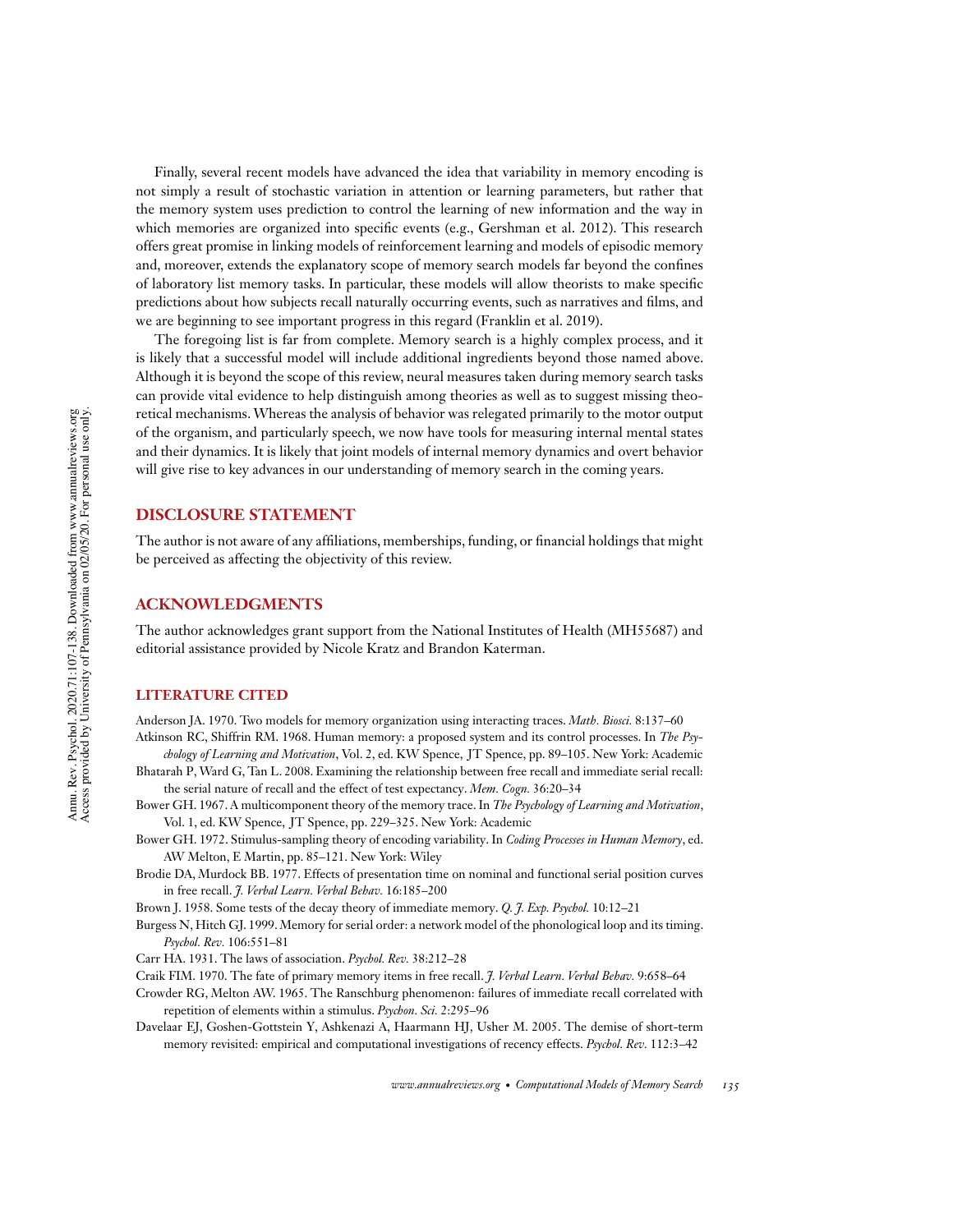- Dennis S, Humphreys MS. 2001. A context noise model of episodic word recognition. *Psychol. Rev.* 108:452–78 Estes WK. 1955. Statistical theory of spontaneous recovery and regression. *Psychol. Rev.* 62:145–54
- Estes WK. 1986. Array models for category learning. *Cogn. Psychol.* 18:500–49
- Farrell S. 2012. Temporal clustering and sequencing in short-term memory and episodic memory. *Psychol. Rev.* 119:223–71
- Farrell S, Lewandowsky S. 2008. Empirical and theoretical limits on lag recency in free recall. *Psychon. Bull. Rev.* 15:1236–50
- Farrell S, Lewandowsky S. 2012. Response suppression contributes to recency in serial recall. *Mem. Cogn.* 40:1070–80
- Franklin NT, Norman KA, Ranganath C, Zacks JM, Gershman SJ. 2019. Structured event memory: a neurosymbolic model of event cognition. bioRxiv 541607
- Gallistel CR, King AP. 2009. *Memory and the Computational Brain: Why Cognitive Science Will Transform Neuroscience*. Oxford, UK: Wiley-Blackwell
- Galton F. 1883. *Inquiries into Human Faculty and Its Development*. London: Macmillan
- Gershman SJ, Moore CD, Todd MT, Norman KA, Sederberg PB. 2012. The successor representation and temporal context. *Neural Comput*. 24:1553–68
- Glenberg AM, Swanson NG. 1986. A temporal distinctiveness theory of recency and modality effects. *J. Exp. Psychol. Learn. Mem. Cogn.* 12:3–15
- Healey MK, Kahana MJ. 2016. A four-component model of age-related memory change. *Psychol. Rev.* 123:23– 69
- Healey MK, Long NM, Kahana MJ. 2019. Contiguity in episodic memory. *Psychon. Bull. Rev.* 26:699–720
- Henson R. 1998. Item repetition in short-term memory: Ranschburg repeated. *J. Exp. Psychol. Learn. Mem. Cogn.* 24:1162–81
- Henson R, Norris DG, Page MPA, Baddeley AD. 1996. Unchained memory: Error patterns rule out chaining models of immediate serial recall. *Q. J. Exp. Psychol.* 49A:80–115
- Herbart JF. 1834. Sämtliche Werke. In *Chronologischer Reihenfolge*, Vol. 4, ed. K Kehrbach, pp. 376–77. Königsberg, Ger.: Unzer. 2nd ed.
- Hertz J, Krogh A, Palmer RG. 1991. *Introduction to the Theory of Neural Computation*. Redwood City, CA: Addison-Wesley
- Hintzman DL. 1976. Repetition and memory. In *The Psychology of Learning and Memory*, ed. GH Bower, pp. 47–91. New York: Academic
- Hintzman DL. 2003. Robert Hooke's model of memory. *Psychon. Bull. Rev.* 10:3–14
- Hitch GJ, Fastame MC, Flude B. 2005. How is the serial order of a verbal sequence coded? Some comparisons between models. *Memory* 13:247–58
- Hockley WE, Murdock BB. 1987. A decision model for accuracy and response latency in recognition memory. *Psychol. Rev.* 94:341–58
- Hopfield JJ. 1982. Neural networks and physical systems with emergent collective computational abilities. *PNAS* 79:2554–58
- Howard MW, Kahana MJ. 1999. Contextual variability and serial position effects in free recall. *J. Exp. Psychol. Learn. Mem. Cogn.* 25:923–41
- Howard MW, Kahana MJ. 2002a. A distributed representation of temporal context. *J.Math. Psychol.* 46:269–99
- Howard MW, Kahana MJ. 2002b.When does semantic similarity help episodic retrieval? *J.Mem. Lang.* 46:85– 98
- Humphreys MS, Pike R, Bain JD, Tehan G. 1989. Global matching: a comparison of the SAM, Minerva II, matrix, and TODAM models. *J. Math. Psychol.* 33:36–67
- James W. 1890. *The Principles of Psychology*. New York: Henry Holt
- Jang Y, Huber D. 2008. Context retrieval and context change in free recall: Recalling from long-term memory drives list isolation. *J. Exp. Psychol. Learn. Mem. Cogn.* 34:112–27
- Kahana MJ. 1996. Associative retrieval processes in free recall. *Mem. Cogn.* 24:103–9
- Kahana MJ. 2012. *Foundations of Human Memory*. New York: Oxford Univ. Press
- Kahana MJ, Aggarwal EV, Phan TD. 2018. The variability puzzle in human memory. *J. Exp. Psychol. Learn. Mem. Cogn.* 44:1857–63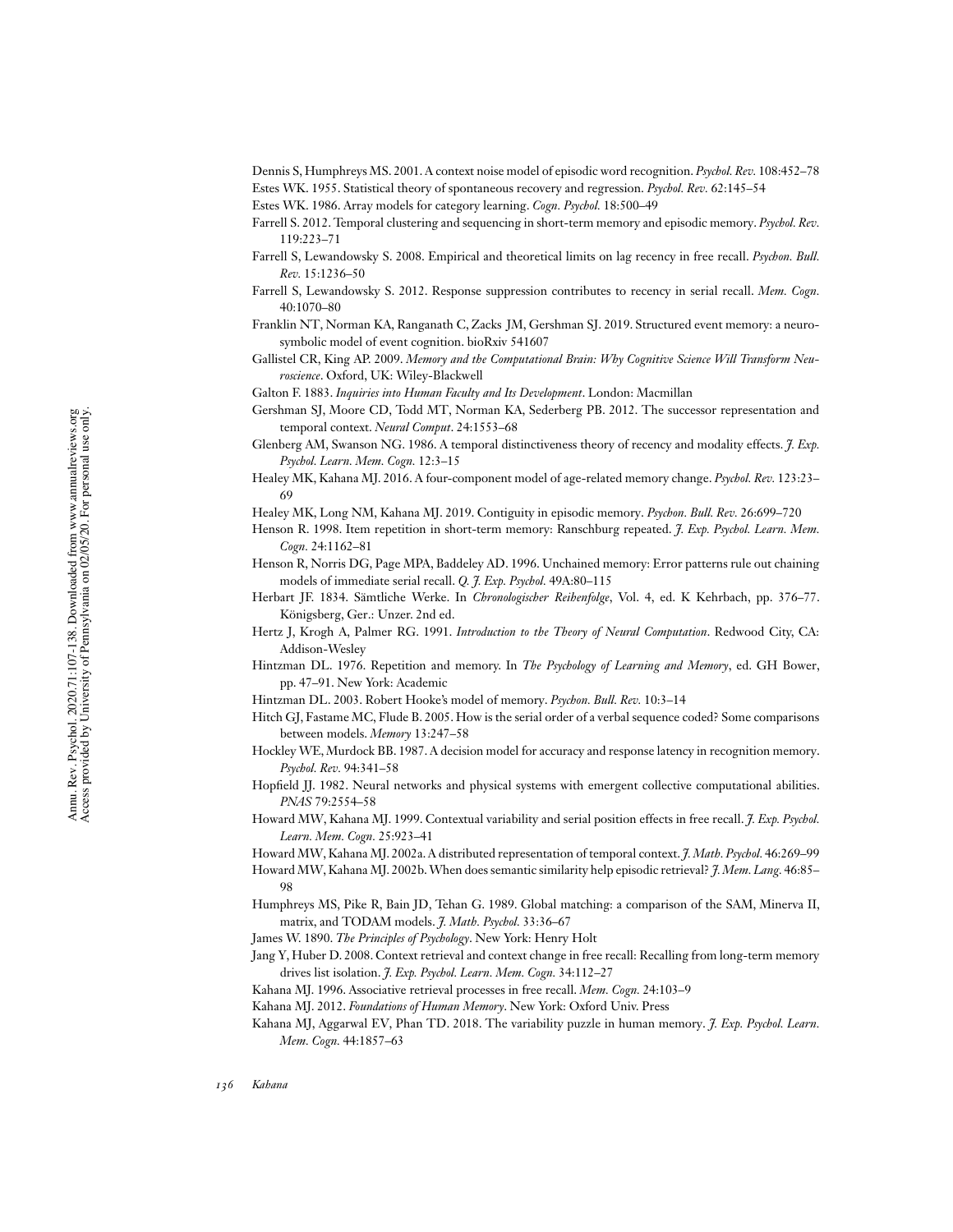Kahana MJ, Bennett PJ. 1994. Classification and perceived similarity of compound gratings that differ in relative spatial phase. *Percept. Psychophys.* 55:642–56

Kahana MJ, Caplan JB. 2002. Associative asymmetry in probed recall of serial lists. *Mem. Cogn.* 30:841–49

- Kahana MJ, Jacobs J. 2000. Inter-response times in serial recall: effects of intraserial repetition. *J. Exp. Psychol. Learn. Mem. Cogn.* 26:1188–97
- Kahana MJ, Mollison MV, Addis KM. 2010. Positional cues in serial learning: the spin list technique. *Mem. Cogn.* 38:92–101
- Kahana MJ, Rizzuto DS, Schneider A. 2005. Theoretical correlations and measured correlations: relating recognition and recall in four distributed memory models. *J. Exp. Psychol. Learn. Mem. Cogn.* 31:933–53 Kimball DR, Smith TA, Kahana MJ. 2007. The fSAM model of false recall. *Psychol. Rev.* 114:954–93
- Klein KA, Addis KM, Kahana MJ. 2005. A comparative analysis of serial and free recall. *Mem. Cogn.* 33:833–39
- Ladd GT, Woodworth RS. 1911. *Elements of Physiological Psychology: A Treatise of the Activities and Nature of the Mind from the Physical and Experimental Point of View*. New York: Scribner
- Lewandowsky S, Farrell S. 2011. *Computational Modeling in Cognition: Principles and Practice*. Thousand Oaks, CA: Sage
- Lewandowsky S, Murdock BB. 1989. Memory for serial order. *Psychol. Rev.* 96:25–57
- Lohnas LJ, Kahana MJ. 2014. Compound cuing in free recall. *J. Exp. Psychol. Learn. Mem. Cogn.* 40:12–24
- Lohnas LJ, Polyn SM, Kahana M. 2015. Expanding the scope of memory search: intralist and interlist effects in free recall. *Psychol. Rev.* 122:337–63
- Long NM, Danoff MS, Kahana MJ. 2015. Recall dynamics reveal the retrieval of emotional context. *Psychon. Bull. Rev.* 22:1328–33
- Madigan SA. 1971.Modality and recall order interactions in short-term memory for serial order. *J. Exp. Psychol.* 87:294–96
- McGeoch JA. 1932. Forgetting and the law of disuse. *Psychol. Rev.* 39:352–70
- McGeoch JA, Irion AL. 1952. *The Psychology of Human Learning*. New York: Longman. 2nd ed.
- Melton AW, Irwin JM. 1940. The influence of degree of interpolated learning on retroactive inhibition and the overt transfer of specific responses. Am. J. Psychol. 53:173-203
- Mensink GJM, Raaijmakers JGW. 1988. A model for interference and forgetting. *Psychol. Rev.* 95:434–55

Metcalfe J. 1992. Composite memories. In *Relating Theory and Data: Essays on Human Memory in Honor of Bennet B. Murdock*, ed. S Lewandowsky, WE Hockley, pp. 413–38. New York: Psychology

- Metcalfe-Eich J. 1982. A composite holographic associative recall model. *Psychol. Rev.* 89:627–61
- Miller JF, Lazarus E, Polyn SM, Kahana MJ. 2013. Spatial clustering during memory search. *J. Exp. Psychol. Learn. Mem. Cogn.* 39:773–81
- Miller JF, Weidemann CT, Kahana MJ. 2012. Recall termination in free recall. *Mem. Cogn.* 40:540–50
- Moreton BJ,Ward G. 2010. Time scale similarity and long-term memory for autobiographical events. *Psychon. Bull. Rev.* 17:510–15
- Moscovitch M, Nadel L, Winocur G, Gilboa A, Rosenbaum RS. 2006. The cognitive neuroscience of remote episodic, semantic and spatial memory. *Curr. Opin. Neurobiol.* 16:179–90
- Murdock BB. 1961. The retention of individual items. *J. Exp. Psychol.* 62:618–25
- Murdock BB. 1962. The serial position effect of free recall. *J. Exp. Psychol.* 64:482–88
- Murdock BB. 1972. Short-term memory. In *The Psychology of Learning and Motivation*, Vol. 5, ed. GH Bower, pp. 67–127. New York: Academic
- Murdock BB. 1982. A theory for the storage and retrieval of item and associative information. *Psychol. Rev.* 89:609–26
- Murdock BB. 1989. Learning in a distributed memory model. In *Current Issues in Cognitive Processes: The Floweree Symposium on Cognition*, ed. C Izawa, pp. 69–106. Hillsdale, NJ: Erlbaum
- Murdock BB. 1997. Context and mediators in a theory of distributed associative memory (TODAM2). *Psychol. Rev.* 104:839–62
- Murdock BB, Okada R. 1970. Interresponse times in single-trial free recall. *J. Verbal Learn. Verbal Behav.* 86:263–67
- Nosofsky RM. 1992. Exemplar-based approach to relating categorization, identification, and recognition. In *Multidimensional Models of Perception and Cognition*, ed. FG Ashby, pp. 363–94. Hillsdale, NJ: Erlbaum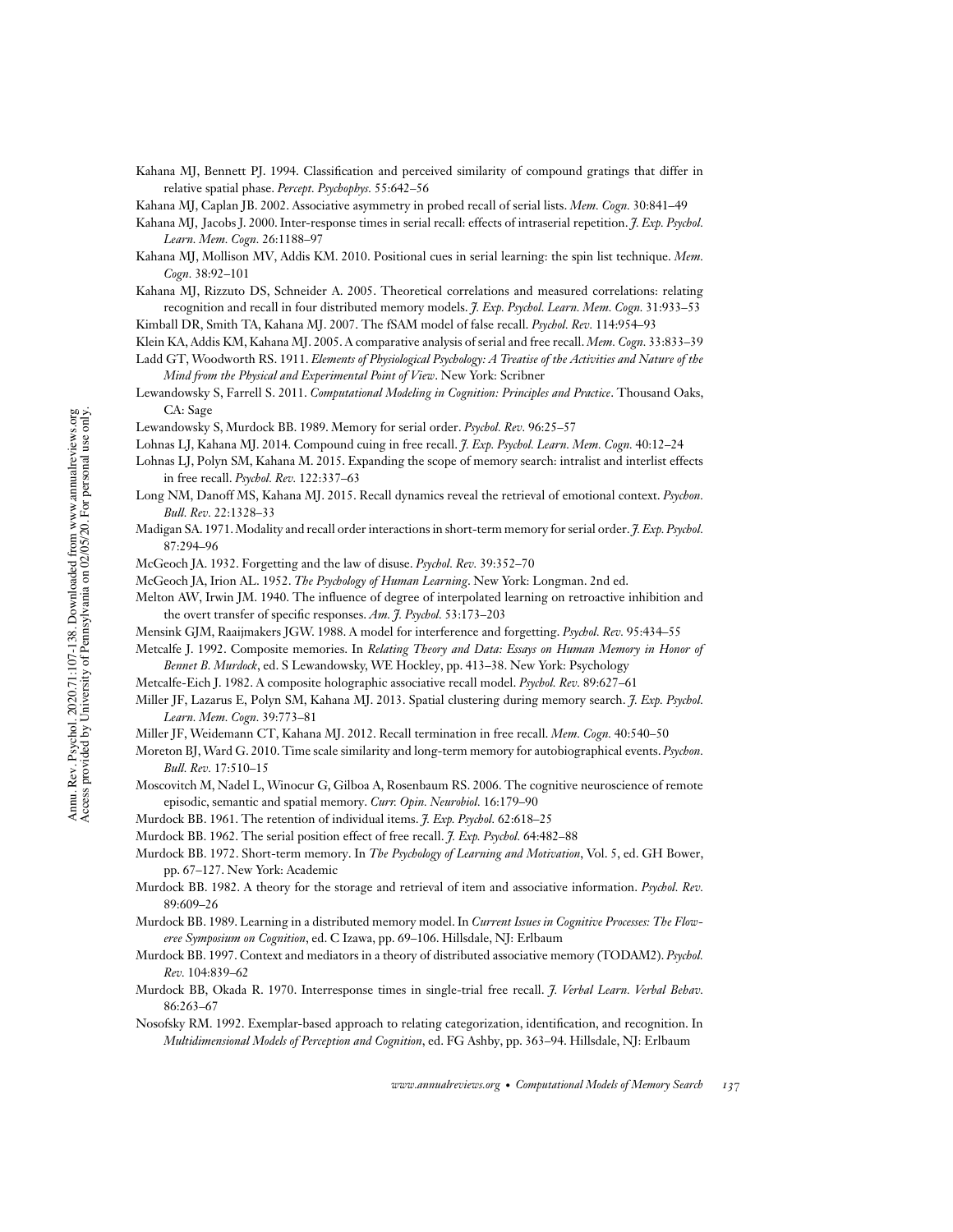- Polyn SM, Norman KA, Kahana MJ. 2009. A context maintenance and retrieval model of organizational processes in free recall. *Psychol. Rev.* 116:129–56
- Raaijmakers JGW, Shiffrin RM. 1981. Search of associative memory. *Psychol. Rev.* 88:93–134
- Roediger HL, McDermott KB. 1995. Creating false memories: remembering words not presented in lists. *J. Exp. Psychol. Learn. Mem. Cogn.* 21:803–14
- Schacter D. 1999. The seven sins of memory: insights from psychology and cognitive neuroscience.*Am. Psychol.* 54:182–203
- Sederberg PB, Gauthier LV, Terushkin V, Miller JF, Barnathan JA, Kahana MJ. 2006. Oscillatory correlates of the primacy effect in episodic memory. *NeuroImage* 32:1422–31
- Sederberg PB, Howard MW, Kahana MJ. 2008. A context-based theory of recency and contiguity in free recall. *Psychol. Rev.* 115:893–912
- Serruya MD, Sederberg PB, Kahana MJ. 2014. Power shifts track serial position and modulate encoding in human episodic memory. *Cereb. Cortex* 24:403–13

Shiffrin RM. 1970. Forgetting: trace erosion or retrieval failure? *Science* 168:1601–3

- Shiffrin RM, Raaijmakers JGW. 1992. The SAM retrieval model: a retrospective and prospective. In *From Learning Processes to Cognitive Processes: Essays in Honor of William K. Estes*, Vol. 1, ed. AF Healy, SM Kosslyn, RM Shiffrin, pp. 69–86. Potomac, MD: Erlbaum
- Sirotin YB, Kimball DR, Kahana MJ. 2005. Going beyond a single list: modeling the effects of prior experience on episodic free recall. *Psychon. Bull. Rev.* 12:787–805
- Slamecka NJ. 1964. An inquiry into the doctrine of remote associations. *Psychol. Rev.* 71:61–76
- Slamecka NJ. 1987. The law of frequency. In *Memory and Learning: The Ebbinghaus Centennial Conference*, ed. DS Gorfein, RR Hoffman, pp. 105–28. Hillsdale, NJ: Erlbaum
- Solway A, Murdock BB, Kahana MJ. 2012. Positional and temporal clustering in serial order memory. *Mem. Cogn.* 40:177–90
- Sternberg S. 1966. High-speed scanning in human memory. *Science* 153:652–54
- Talmi D, Moscovitch M. 2004. Can semantic relatedness explain the enhancement of memory for emotional words? *Mem. Cogn.* 32:742–51
- Tan L, Ward G. 2000. A recency-based account of the primacy effect in free recall. *J. Exp. Psychol. Learn. Mem. Cogn.* 26:1589–626
- Tulving E, Madigan SA. 1970. Memory and verbal learning. *Annu. Rev. Psychol.* 21:437–84
- Uitvlugt MG, Healey MK. 2019. Temporal proximity links unrelated news events in memory. *Psychol. Sci.* 30:92–104
- Usher M, Davelaar EJ, Haarmann HJ, Goshen-Gottstein Y. 2008. Short-term memory after all: comment on Sederberg, Howard and Kahana (2008). *Psychol. Rev.* 115:1108–18
- Usher M, McClelland JL. 2001. The time course of perceptual choice: the leaky, competing accumulator model. *Psychol. Rev.* 108:550–92
- Ward G, Tan L, Grenfell-Essam R. 2010. Examining the relationship between free recall and immediate serial recall: the effects of list length and output order. *J. Exp. Psychol. Learn. Mem. Cogn.* 36:1207–41
- Wixted JT, Rohrer D. 1994. Analyzing the dynamics of free recall: an integrative review of the empirical literature. *Psychon. Bull. Rev.* 1:89–106
- Young RK. 1968. Serial learning. In *Verbal Behavior and General Behavior Theory*, ed. TR Dixon, DL Horton, pp. 122–48. Englewood Cliffs, NJ: Prentice-Hall
- Zaromb FM, Howard MW, Dolan ED, Sirotin YB, Tully M, et al. 2006. Temporal associations and prior-list intrusions in free recall. *J. Exp. Psychol. Learn. Mem. Cogn.* 32:792–804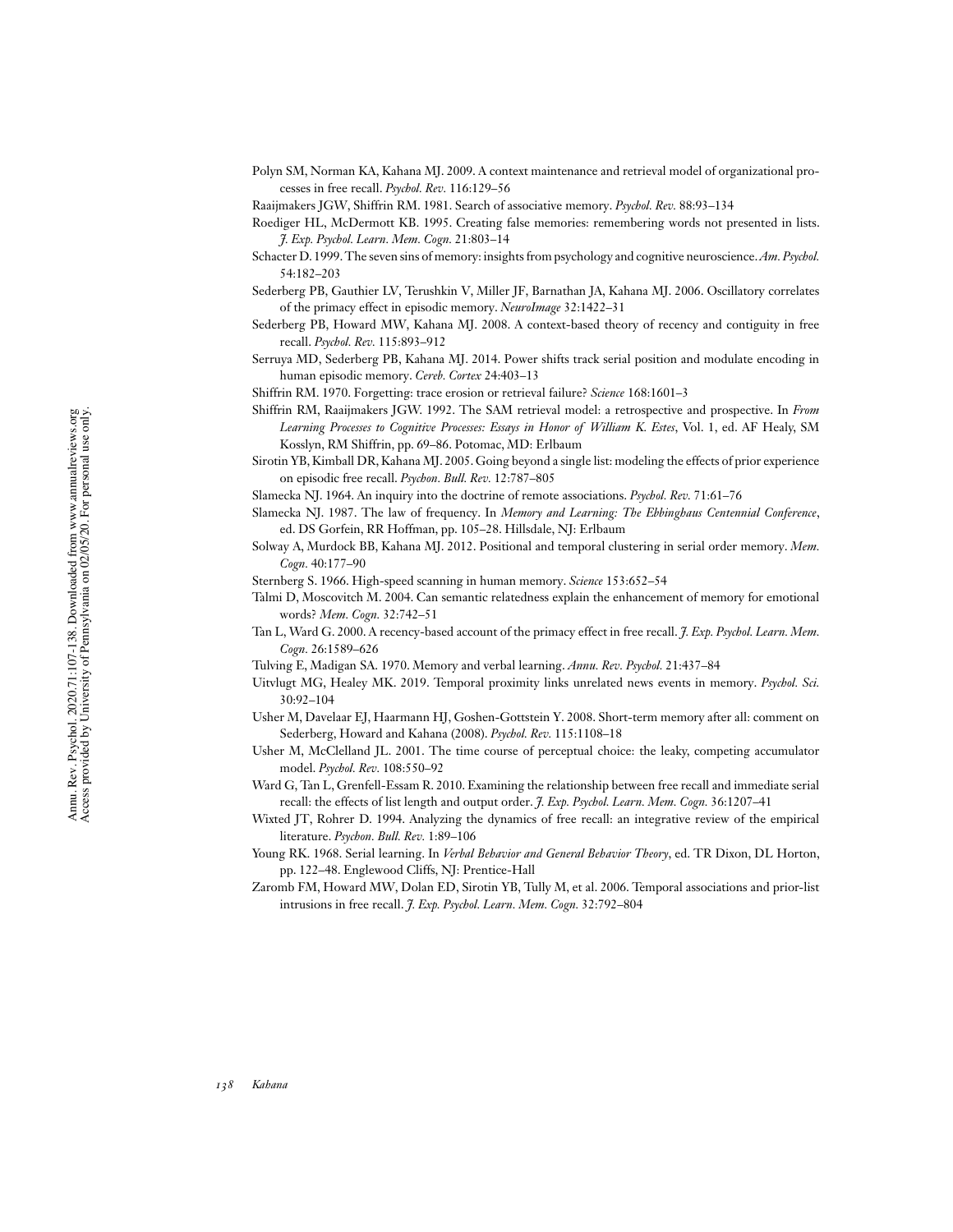# $R$

**Annual Review of Psychology** Volume 71, 2020

**Contents** 

| Remembering: An Activity of Mind and Brain                                                                                                                                         |
|------------------------------------------------------------------------------------------------------------------------------------------------------------------------------------|
| Emotional Objectivity: Neural Representations of Emotions and Their<br>Interaction with Cognition<br>Rebecca M. Todd, Vladimir Miskovic, Junichi Chikazoe, and Adam K. Anderson 25 |
| Depression's Unholy Trinity: Dysregulated Stress, Immunity,<br>and the Microbiome<br>Joana S. Cruz-Pereira, Kieran Rea, Yvonne M. Nolan, Olivia F. O'Leary,                        |
| Dopamine and Addiction                                                                                                                                                             |
| Computational Models of Memory Search                                                                                                                                              |
| Rethinking Food Reward<br>Ivan E. de Araujo, Mark Schatzker, and Dana M. Small  139                                                                                                |
| Event Perception and Memory                                                                                                                                                        |
| Multisensory Integration as a Window into Orderly and Disrupted<br>Cognition and Communication<br>Mark T. Wallace, Tiffany G. Woynaroski, and Ryan A. Stevenson  193               |
| Functional Specialization in the Attention Network                                                                                                                                 |
| Retrieval of Emotional Events from Memory                                                                                                                                          |
| Concepts and Compositionality: In Search of the Brain's Language<br>of Thought                                                                                                     |
| New Paradigms in the Psychology of Reasoning                                                                                                                                       |